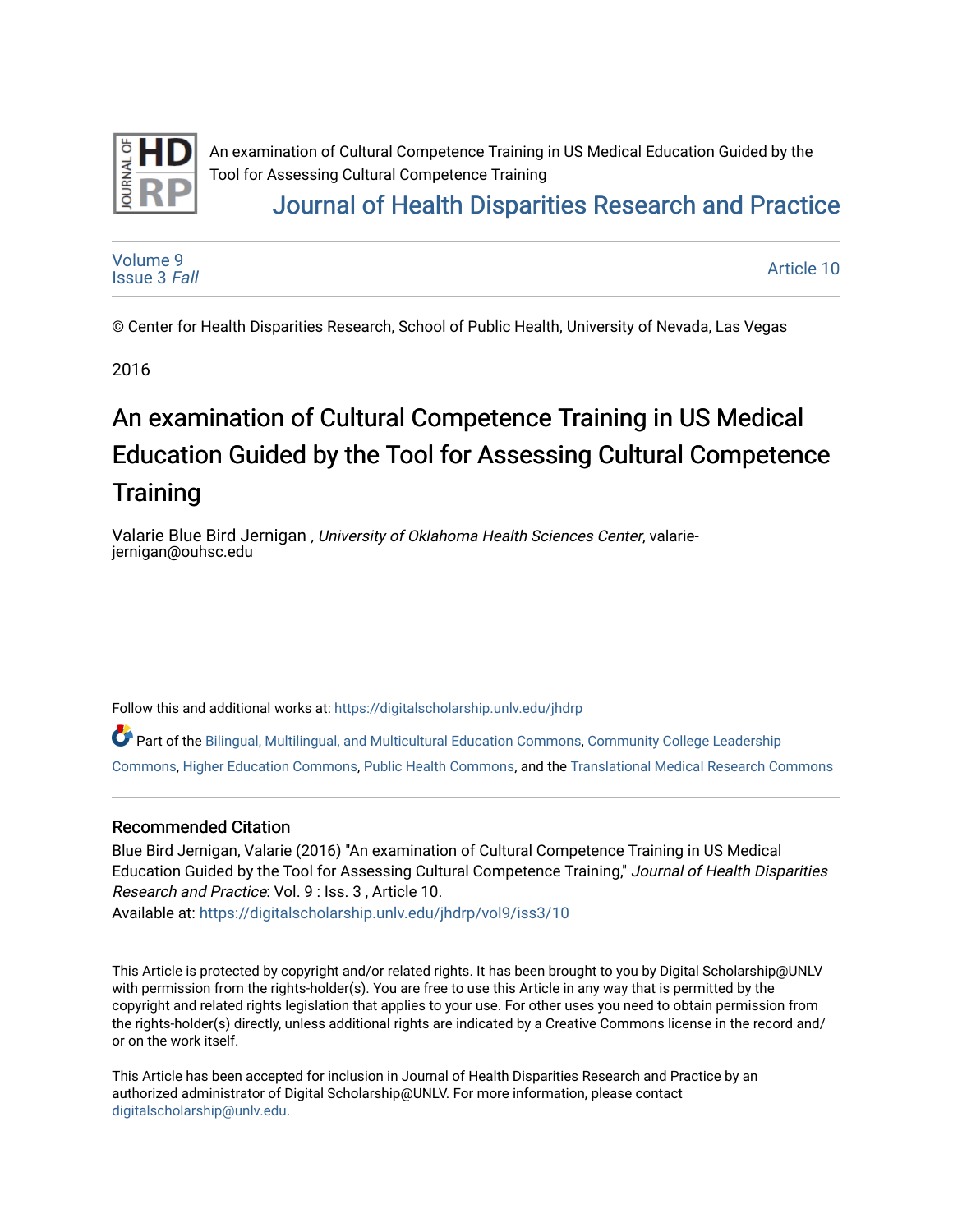#### Abstract

In the United States, medical students must demonstrate a standard level of "cultural competence," upon graduation. Cultural competence is most often defined as a set of congruent behaviors, attitudes, and policies that come together in systems, organizations, and among professionals to enable effective work in cross-cultural situations. The Association of American Medical Colleges developed the Tool for Assessing Cultural Competence Training (TACCT) to assist schools in developing and evaluating cultural competence curricula to meet these requirements. This review uses the TACCT as a guideline to describe and assess pedagogical approaches to cultural competence training in US medical education and identify content gaps and opportunities for curriculum improvement. A total of 18 programs are assessed. Findings support previous research that cultural competence training can improve the knowledge, attitudes, and skills of medical trainees. However, wide variation in the conceptualization, implementation, and evaluation of cultural competence training programs exists, leading to differences in training quality and outcomes. More research is needed to establish optimal approaches to implementing and evaluating cultural competence training that incorporate cultural humility, the social determinants of health, and broader structural competency within the medical system.

#### Keywords

Cultural competence; cultural humility; cultural competence training; medical education; Tool for Assessing Cultural Competence Training (TACCT); systematic review

#### Cover Page Footnote

This project was supported in part by funding from the National Heart, Lung, and Blood Institute (Grant #R01HL117729).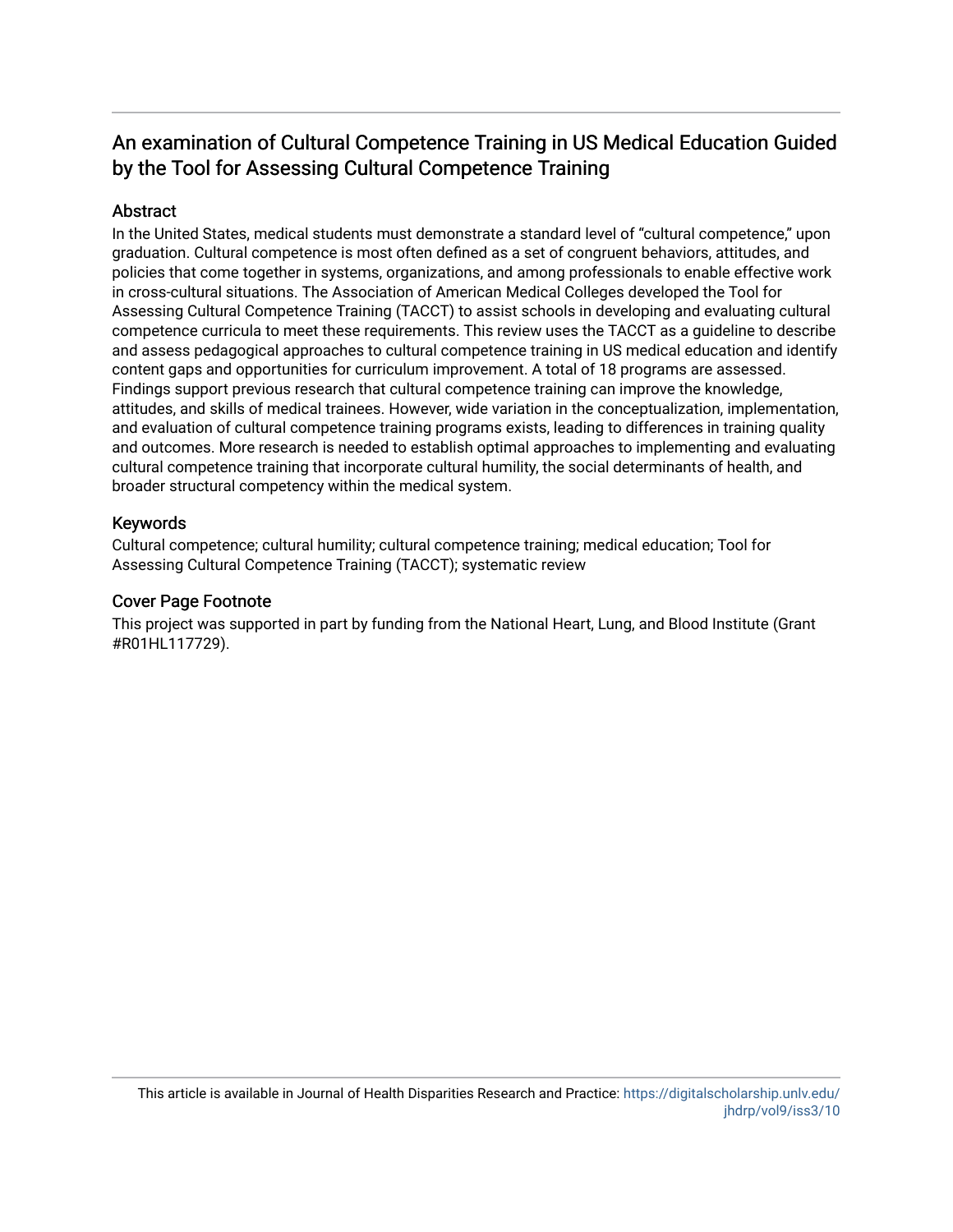

# **Journal of Health Disparities Research and Practice Volume 9, Issue 3, Fall 2016, pp. 150-167**

© 2011 Center for Health Disparities Research School of Community Health Sciences University of Nevada, Las Vegas

# **An Examination of Cultural Competence Training in US Medical Education Guided by the Tool for Assessing Cultural Competence Training**

Valarie Blue Bird Jernigan, University of Oklahoma Health Sciences Center Jordan B. Hearod, University of Oklahoma Health Sciences Center Kim Tran, University of Texas Southwestern Keith C. Norris, University of California Los Angeles Dedra Buchwald, Initiative for Research and Education to Advance Community Health (IREACH), Washington State University

# **ABSTRACT**

In the United States, medical students must demonstrate a standard level of "cultural competence," upon graduation. Cultural competence is most often defined as a set of congruent behaviors, attitudes, and policies that come together in a system, organization, or among professionals that enables effective work in cross-cultural situations. The Association of American Medical Colleges developed the Tool for Assessing Cultural Competence Training (TACCT) to assist schools in developing and evaluating cultural competence curricula to meet these requirements. This review uses the TACCT as a guideline to describe and assess pedagogical approaches to cultural competence training in US medical education and identify content gaps and opportunities for curriculum improvement. A total of 18 programs are assessed. Findings support previous research that cultural competence training can improve the knowledge, attitudes, and skills of medical trainees. However, wide variation in the conceptualization, implementation, and evaluation of cultural competence training programs exists, leading to differences in training quality and outcomes. More research is needed to establish optimal approaches to implementing and evaluating cultural competence training that incorporate cultural humility, the social determinants of health, and broader structural competency within the medical system.

**Keywords:** Cultural competence, cultural humility, cultural competence training, medical education, Tool for Assessing Cultural Competence Training (TACCT), systematic review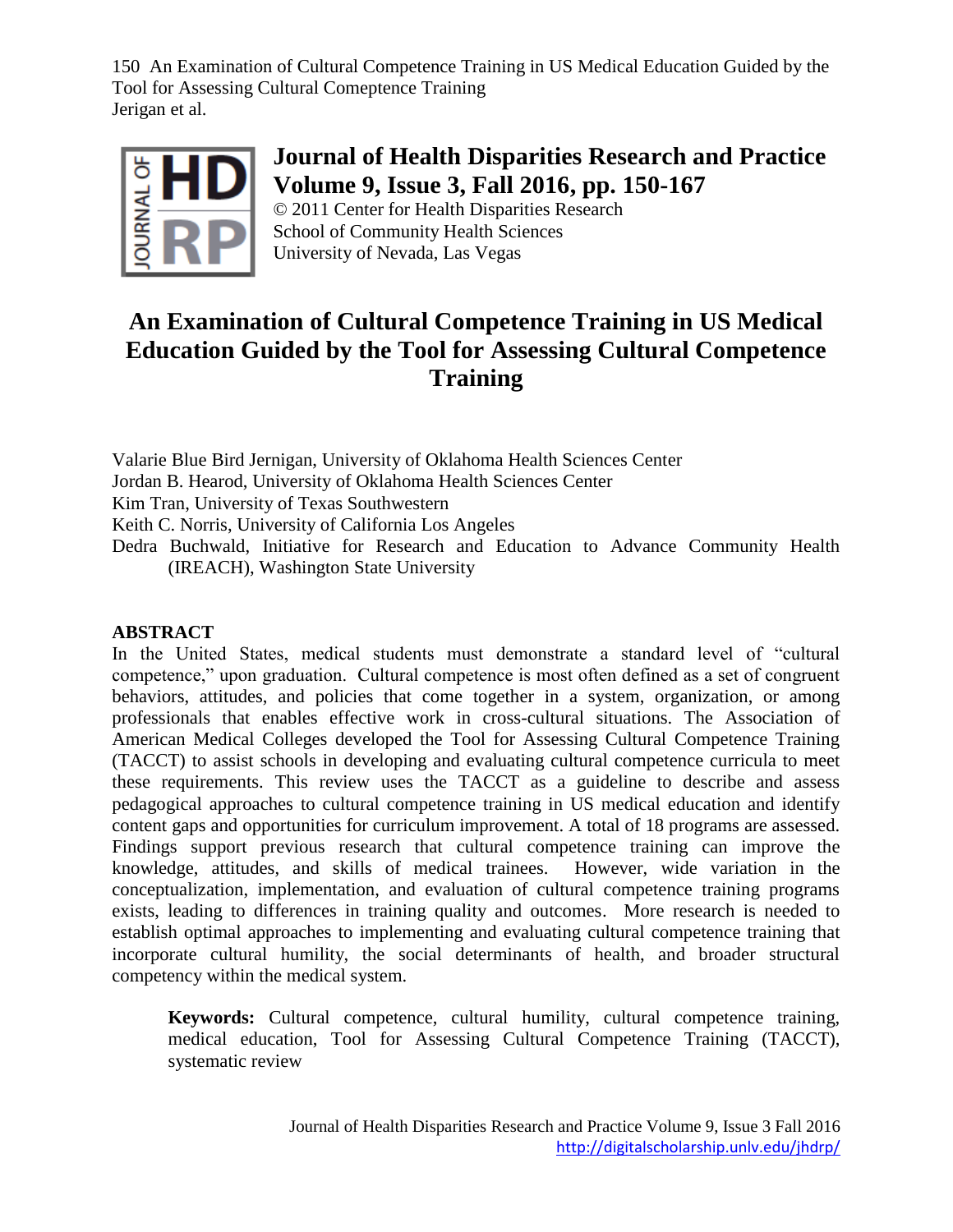#### **INTRODUCTION**

The Institute of Medicine's seminal publication *Unequal Treatment: Confronting Racial and Ethnic Disparities in Health Care* documented that biases, prejudices, and stereotypes held by healthcare providers result in lower-quality healthcare provided to racial and ethnic minority populations (Smedley 2003). These findings confirmed prior reports of racial and ethnic disparities in healthcare quality and outcomes (Alexander and Cornely 1986, Allison, Kiefe et al. 1996, Mayberry, Mili et al. 2000). To address and eliminate these disparities the Liaison Committee on Medical Education (LCME), the accrediting body for US medical schools, requires that medical students demonstrate a standard level of "cultural competence" upon graduation (LCME 2004). Cultural competence is most often defined as a set of congruent behaviors, attitudes, and policies that come together in a system, organization, or among professionals that enables effective work in cross-cultural situations. "Culture" refers to integrated patterns of human behavior that include the language, thoughts, actions, customs, beliefs, and institutions of racial, ethnic, social, or religious groups. "Competence" implies having the capacity to function effectively as an individual or an organization within the context of the cultural beliefs, practices, and needs presented by patients and their communities (Cross 1989).

Studies suggest that physician training in cultural competence may reduce provider bias (Tervalon and Murray-García 1998, Stone and Moskowitz 2011) and improve patient-provider communication (Beach, Price et al. 2005, Aeder, Altshuler et al. 2007, Cha-Chi, Lagha et al. 2010). Research also suggests that cultural competence training improves patient-centered care (Shapiro, Lie et al. 2006, Seeleman, Suurmond et al. 2009, Wilkerson, Cha-Chi et al. 2010, Parisi, Ahmed et al. 2012) and increases access to high-quality care (Betancourt 2003). However wide variation in the conceptualization, implementation, and evaluation of cultural competence training programs exists, leading to differences in quality and outcomes (Robins, Fantone et al. 1998, Betancourt, Green et al. 2003, Beach, Price et al. 2005, Chun 2010, Dogra, Reitmanova et al. 2010, Gustafson and Reitmanova 2010). A 2005 systematic review of cultural competence training across all of the health professions called for more research to identify specific teaching methods and content most effective in building cultural competence (Beach, Price et al. 2005).

The Association of American Medical Colleges (AAMC), in efforts to identify and streamline the major domains of cultural competence, developed the "Tool for Assessing Cultural Competence Training or "TACCT" for medical school curricula, designed to aid medical schools in creating cultural competence curricula that comply with LCME's standards (Colleges 2006). The TACCT is a self-administered assessment tool containing two parts: 1) Domains, which allow for monitoring of overall curricular offerings (*where* teaching is occurring); and 2) Specific Components, which provide a framework for identification of education for detailed knowledge, skills and attitudes (*what* learning objectives are being met) (Colleges 2006). The TACCT is designed for medical school leaders to examine all components of their cultural competence curricula, identify gaps and redundancies, and make the best use of opportunities and resources.

While a growing body of literature exists on the topic of cultural competence, a review of the scientific literature produced only three published studies that describe the application of the TACCT to assess curriculum offerings and inform curriculum planning (Lie, Boker et al. 2006, Lie, Boker et al. 2008, Marzan, Fornari et al. 2009). One of the studies, conducted by Lie, Boker,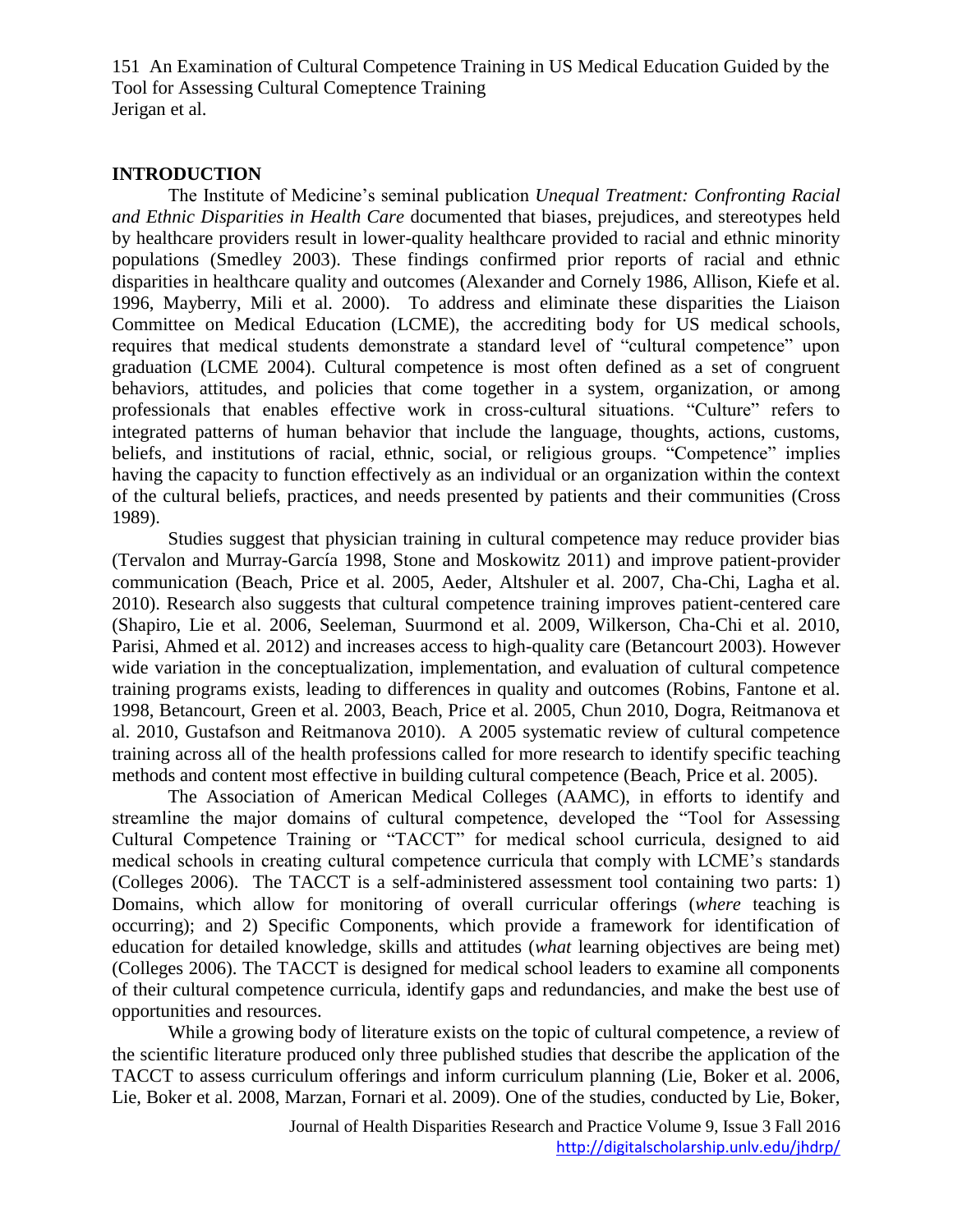et al. 2006 as part of a curricular needs assessment, compared faculty and student perceptions of cultural competence instruction as measured by the TACCT. Both course directors and medical students were asked to indicate which of TACCT components describing knowledge, skill, and attitude about cultural competence were covered during the first three years of the curriculum. Faculty and students responded congruently about the relative degree to which cultural competence instruction occurred. Study authors concluded that the TACCT could be used to identify significant gaps in cultural competence training and inform curricular revision (Lie, Boker et al. 2006).

Another study conducted by Marzon et al. (2009) assessed cultural competency in the medical school curriculum by using an adapted TACCT designed to collect both quantitative and qualitative data. A committee trained to use the tool conducted interviews with 19 pre-clinical and 10 clinical course directors. Qualitative data were categorized by items 'taught' or 'not taught.' If content was identified as 'taught' course directors assessed if the content was formally evaluated. Qualitative comments were solicited throughout the interviews. The study reported that conducting face-to-face semi-structured interviews was a valuable method of collecting data on cultural competency content taught and evaluated in the curriculum. The interviews facilitated bridging gaps, addressed misconceptions, and forged future collaboration with course directors on how to teach cultural competence (Marzan, Fornari et al. 2009).

The purpose of this review is to describe and assess pedagogical approaches to cultural competence training in US medical education. We provide a narrative review of case studies of cultural competence programs found within the scientific literature. We then examine the incorporation of TACCT Domains and Subdomains within and across each of these case studies to identify gaps in curriculum content areas and opportunities for curriculum improvement.

#### **METHODS**

#### Two-stage narrative literature review

We conducted a two-stage narrative literature review to examine and assess pedagogical approaches to cultural competence training in US medical education and explore how the TACCT Domains and Subdomains were being used to plan and evaluate each program. The review was led by a small group of four individuals (all authors of this manuscript): two faculty members housed in the schools of medicine and public health and two graduate students in the medicine and public health (MD/MPH) program. We conducted this review as part of a larger planning initiative to identify best practices in cultural competence training and improve cultural competence training efforts within our own university medical and public health programs.

**Stage 1. Narrative Review***.* The first stage of this narrative review aimed to produce a comprehensive synthesis of published information on cultural competence training in US medical education. In August of 2015, we conducted a literature search using the Academic Search Premier, MEDLINE, and SocINDEX databases. Articles included were those written in English and published in peer-reviewed journals between 2000 and 2015. Search terms were "cultural competence," "cultural humility," "medical student," "resident," "medical education," and "medical curricula." This strategy returned 103 articles; 38 that did not examine cultural competence in the context of medical education were excluded, leaving a total of 65 articles. Of these, only case studies describing the implementation of a specific training program were retained, for a final sample of 18 articles on 18 different programs.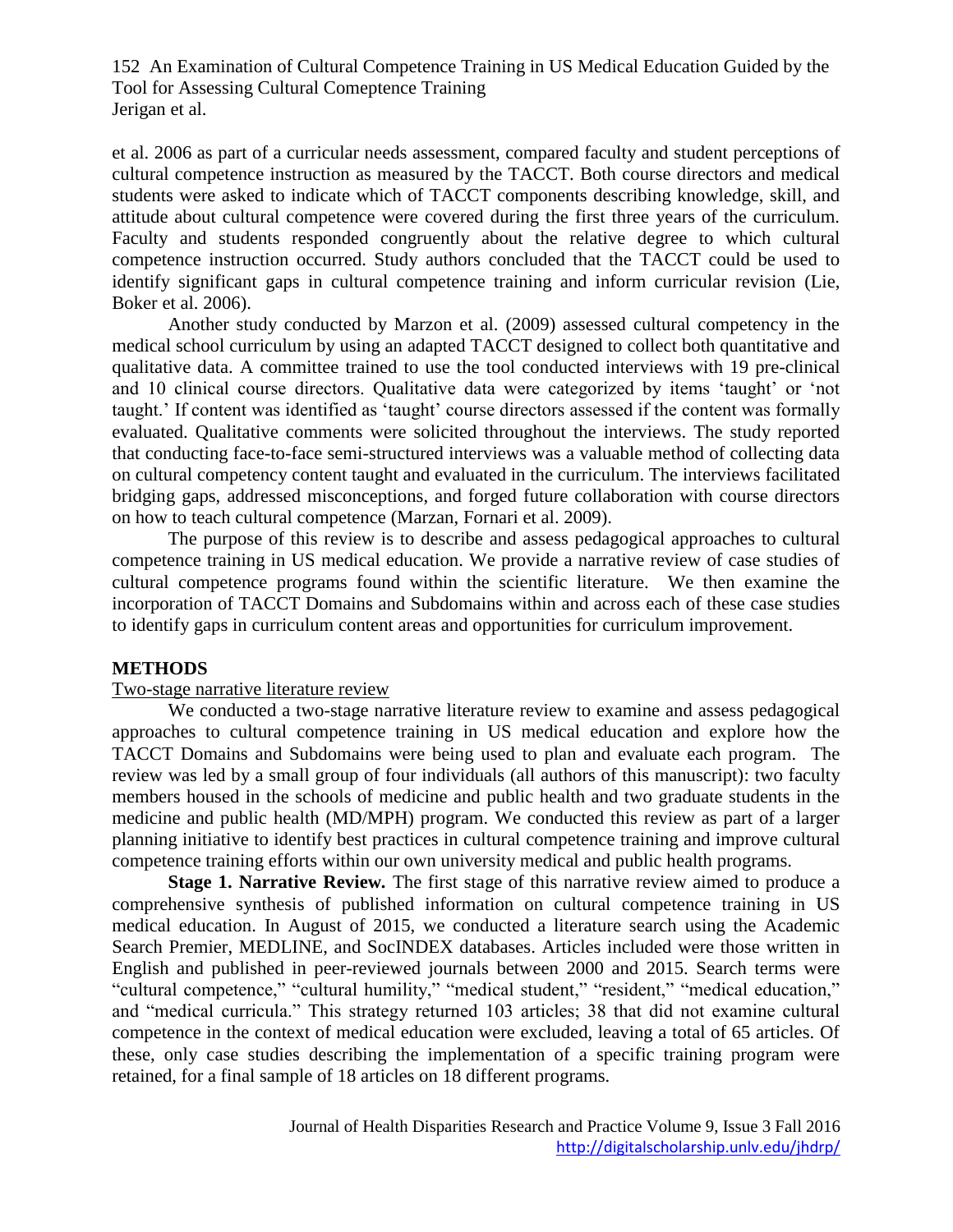We then used the Strengthening the Reporting of Observational Studies in Epidemiology (STROBE) guidelines for reporting observational studies (Von Elm, Altman et al. 2007). The STROBE guidelines improve the quality of reporting of observational studies by providing a checklist of items that relate to the title, abstract, introduction, methods, results, and discussion sections of articles. Guided by this STROBE checklist, each of the four reviewers comprehensively reviewed each of the 18 case studies and identified and described the overall program training goal and how cultural competence was operationalized; the stage in which the cultural competence training was provided in the course of medical education (i.e. preclinical, clinical, residency); the educational methods employed; whether the cultural competence training was mandatory or voluntary; and what, if any, methods were used to evaluate the outcomes of the training.

**Stage 2. Assessment of the TACCT Domains and Subdomains***.* Once these characteristics were documented for each of the 18 case studies we then engaged in the second stage of our review – to assess the incorporation of the TACCT Domains and Subdomains within each case study. The TACCT is a quantitative tool that consists of two parts: Domains and Specific Components (Colleges 2006). The Domains are broken into five categories: Domain I. Rationale, context, and definition; Domain II. Key aspects of cultural competence; Domain III. Understanding the impact of stereotyping on medical decision-making; Domain IV. Health disparities and factors influencing health; and Domain V. Cross-cultural clinical skills.

Each Domain further contains three to seven Subdomains that enable a more granular assessment of a given curriculum. For example, under Domain II. Key aspects of cultural competence, the Subdomains are A. Epidemiology of population health; B. Patients' healing traditions and systems; C. Institutional cultural issues; and D. History of the patient.

These Domains and Subdomains can function as a blueprint for curriculum design. They also enable the identification of design flaws and features, such as the absence of educational material for a given Domain, multiple courses offering content within a single Domain, or a single course that covers most Domains. In total there are 22 items included within the Domains and Subdomains of the TACCT.

The second part of TACCT, Specific Components, allows for a detailed assessment of the learning objectives of each curriculum in terms of knowledge (e.g. defining race, ethnicity, and culture); skills (e.g. discussing race and culture in the medical interview); and attitudes (describing one's own cultural background and biases) (Colleges 2006). The Specific Components offer a framework for evaluating the quality of curricular offerings and for identifying the methods used to evaluate teaching and learning.

Thus, for each study we assessed the incorporation of the 22 TACCT Domains and Subdomains within each of the 18 programs. If enough detail was provided within a case study to assess incorporation of Specific Components (i.e. Knowledge, Skills, and Attitudes) within the Domains and Subdomains, we documented this information. The mean percentage of "yes" responses to each Domain and Subdomain was computed and compared across each of the four reviewers.

#### **RESULTS**

#### Program descriptions

**Definition and application of cultural competence.** The findings of the stage 1 narrative review are presented in Table 1. The term "cultural competence" was defined by 14 of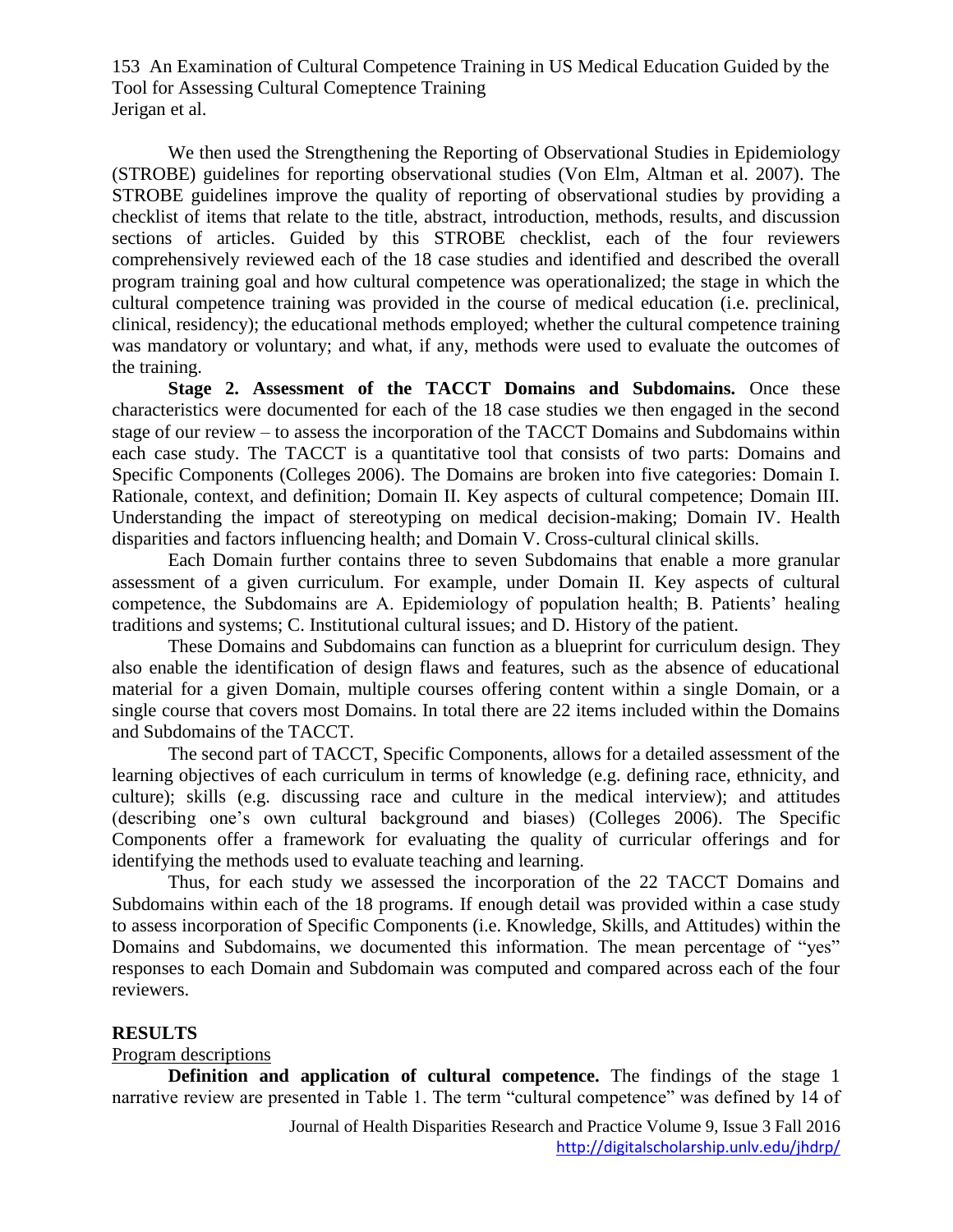the 18 programs (77%), with all of the 18 programs discussing how cultural competence was applied and/or operationalized.

Table 1. Literature Review Findings of Cultural Competence Training Programs Implemented in US Medical Education, 2000-2015

| Author              | Year | Goal                                                                                                         | Cultural<br>competency                                                                                                                                                           | <b>Stage of</b><br>implemen | Educational<br>methods                                                                                                                                                         | Required<br>(Y/N) | <b>Evaluation</b><br><b>Methods</b>                                                  | <b>Outcomes</b>                                                                                                                                                                                                                                                                                                                   |
|---------------------|------|--------------------------------------------------------------------------------------------------------------|----------------------------------------------------------------------------------------------------------------------------------------------------------------------------------|-----------------------------|--------------------------------------------------------------------------------------------------------------------------------------------------------------------------------|-------------------|--------------------------------------------------------------------------------------|-----------------------------------------------------------------------------------------------------------------------------------------------------------------------------------------------------------------------------------------------------------------------------------------------------------------------------------|
|                     |      |                                                                                                              | defined and<br>applied                                                                                                                                                           | -tation                     | employed                                                                                                                                                                       |                   |                                                                                      |                                                                                                                                                                                                                                                                                                                                   |
| Aeder               | 2007 | Improve<br>awareness,<br>communicati<br>on &<br>negotiation<br>skills                                        | Cross's<br>definition<br>applied at<br>interpersonal<br>level, not<br>system's level                                                                                             | Residency                   | Workshop<br>(group<br>discussion,<br>reflection,<br>presentation);<br><b>OSCEs</b>                                                                                             | Y                 | None                                                                                 | None                                                                                                                                                                                                                                                                                                                              |
| Anderson<br>-Juarez | 2006 | Improve<br>cultural<br>humility,<br>increase<br>awareness &<br>specific<br>skills                            | Cultural<br>humility<br>applied<br>through<br>increase in<br>self-<br>awareness,<br>interpersonal<br>sensitivity, &<br>openness to<br>learning from<br>patients                  | Residency                   | Interactive<br>games,<br>diversity panel,<br>book<br>discussions,<br>simulated<br>encounters,<br>videos, home<br>visits                                                        | Y                 | Pre- and post-<br>assessments;<br>observational<br>data from<br>trained<br>observers | Improvement in<br>skills (patient<br>perception/<br>decision making);<br>no significant<br>change in attitude;<br>Residents satisfied<br>and saw high<br>learning value;<br>Faculty noted<br>barriers (time<br>intensive, needed<br>full-time staff,<br>need protected<br>time in schedule<br>for learning)                       |
| Campbell            | 2011 | Improve<br>cultural<br>competency<br>among<br>surgical<br>residents<br>with<br>international<br>health focus | <b>Broadly</b><br>defined as<br>ability to<br>understand<br>similarities<br>and<br>differences,<br>skills to<br>communicate<br>and interact<br>with people<br>across<br>cultures | Residency                   | Instruction<br>on<br>multidisciplinar<br>y care of<br>patients<br>international<br>surgical<br>missions;<br>presentations<br>and<br>discussions,<br>practice-based<br>learning | ${\bf N}$         | Self-report<br>survey                                                                | Residents<br>appreciate impact<br>of culture on<br>health: increased<br>confidence in<br>dealing with<br>different cultures                                                                                                                                                                                                       |
| ChaChi              | 2010 | Increase<br>attitude.<br>knowledge,<br>and skills in<br>interpreter<br>use for LEP<br>patients               | Cultural<br>competence<br>not defined<br>but described<br>as requiring a<br>set of<br>attitudes,<br>knowledge,<br>and skills with<br>interpreters $\&$<br>LEP patients           | Preclinical                 | Workshop(read<br>ings,<br>demonstration,<br>group<br>discussion) and<br><b>OSCE</b>                                                                                            | Y                 | <b>OSCE</b>                                                                          | $2/5$ <sup>th</sup> of students<br>failed OSCE;<br>performed poorly<br>on assuring<br>confidentiality &<br>positioning;<br>performed well on<br>management of<br>interaction and<br>patient-<br>centeredness;<br>faculty facilitators<br>need more training<br>and preparation to<br>teach and provide<br>feedback to<br>students |
| Chun                | 2010 | Improve an<br>existing<br>cultural<br>competency<br>curriculum                                               | Cross's<br>definition at<br>an<br>interpersonal<br>and systems                                                                                                                   | Residency                   | qualitative<br>needs<br>assessment to<br>inform<br>curriculum                                                                                                                  | N/A               | None                                                                                 | None                                                                                                                                                                                                                                                                                                                              |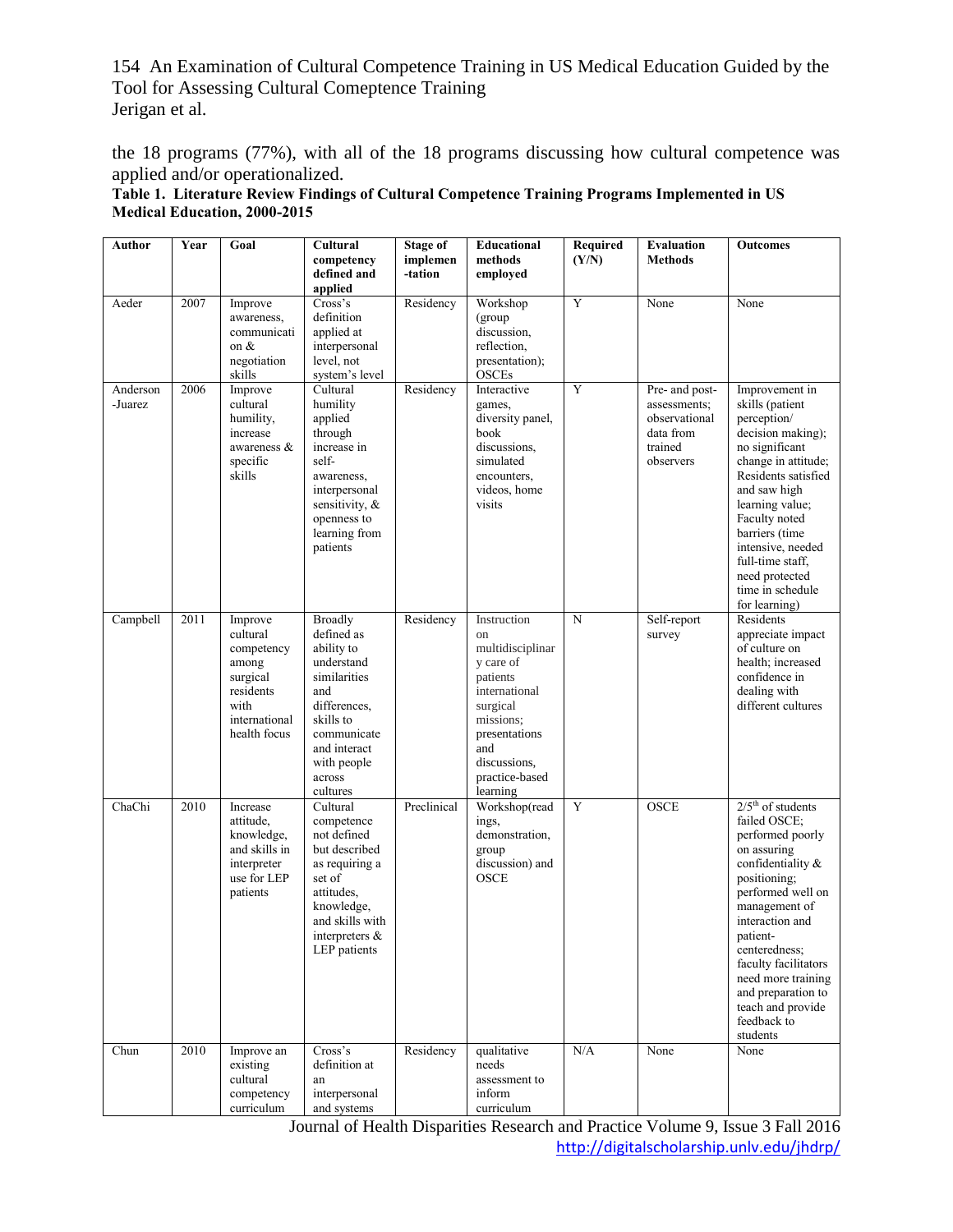|          |      |                                                                                                                      | level                                                                                                                                                                                            |             | change, OSCE                                                                                                                                                                                                       |                 |                                                                                |                                                                                                                                                                                                                                                                                                                               |
|----------|------|----------------------------------------------------------------------------------------------------------------------|--------------------------------------------------------------------------------------------------------------------------------------------------------------------------------------------------|-------------|--------------------------------------------------------------------------------------------------------------------------------------------------------------------------------------------------------------------|-----------------|--------------------------------------------------------------------------------|-------------------------------------------------------------------------------------------------------------------------------------------------------------------------------------------------------------------------------------------------------------------------------------------------------------------------------|
| Coupey   | 2004 | Increase<br>knowledge<br>and<br>awareness<br>and begin<br>working on<br>skills                                       | Cultural<br>competence<br>not defined<br>but applied as<br>ability to<br>address wide<br>spectrum of<br>cultural issues<br>affecting<br>medical care                                             | Preclinical | Workshop<br>(presentation &<br>hands on<br>CAM); patient<br>interviews;<br>simulated<br>patient<br>encounter;<br>demonstration<br>by faculty; and<br>medical<br>inpatient<br>encounter                             | $\overline{Y}$  | None                                                                           | None                                                                                                                                                                                                                                                                                                                          |
| Crandall | 2003 | Improve<br>knowledge,<br>attitude, and<br>skills using<br>theory                                                     | Howell's<br>levels of<br>communicatio<br>n competence<br>and Culhane-<br>Pera's adapted<br>Bennett model                                                                                         | Preclinical | Assigned<br>readings,<br>lectures,<br>discussions,<br>sessions w/<br>experts, critical<br>& reflective<br>journal, patient<br>interviews w/<br>interpreters,<br>community site<br>visits                           | N               | Pre-post<br>assessment<br>using<br>Culhane-<br>Pera's MAQ;                     | Paired t-test show<br>significantly<br>improved cultural<br>competency level;<br>$p<0.003$ , non-<br>overlap of 81%                                                                                                                                                                                                           |
| Genao    | 2009 | Increase<br>knowledge<br>through<br>formal<br>training<br>clinical<br>students                                       | <b>Broadly</b><br>defined and<br>applied                                                                                                                                                         | Clinical    | Clinical<br>vignettes<br>(written $&$<br>video), group<br>discussion.<br>Q&A with<br>faculty                                                                                                                       | $\overline{NA}$ | Pre-post<br>assessment<br>using Bussey-<br><b>Jones 2005</b><br>test           | Intervention group<br>had more of an<br>increase in overall<br>knowledge of<br>communication<br>and health &<br>illness ( $p<0.01$ );<br>no knowledge<br>increase in<br>exploring culture,<br>disparities, or<br>stereotyping;<br>results were still<br>significant<br>regardless of<br>previous training<br>& race/ethnicity |
| Griswold | 2006 | Increase<br>awareness<br>and skill<br>used in<br>cross-<br>cultural<br>encounters                                    | <b>Broadly</b><br>defined and<br>applied as<br>tolerance of<br>people with<br>different<br>cultural<br>backgrounds<br>and more<br>acceptance of<br>those persons<br>who did not<br>speak English | Preclinical | Briefing (by<br>multidisciplinar<br>y team about<br>definition of<br>culture $\&$<br>refugee, use of<br>interpreters);<br>patient<br>encounters<br>(with attending<br>$&$ translator);<br>debriefing<br>evaluation | N               | Research<br>team analyzed<br>the debriefing<br>texts                           | Enhanced<br>awareness in<br>language $&$<br>communication:<br>folk beliefs.<br>religion, family<br>structure, gender<br>roles; humility &<br>sensitivity<br>-skills were not<br>measured                                                                                                                                      |
| Kaul     | 2010 | Improve<br>attitude and<br>skills and<br>reduce an<br>observed<br>apathy/resist<br>ance to<br>cultural<br>competency | <b>Broadly</b><br>defined and<br>applied as<br>ability to<br>recognize and<br>work with<br>cultural issues<br>that arise in<br>medical<br>encounters                                             | Preclinical | Video as<br>stimulus for<br>group<br>discussion,<br>demonstration<br>of skills by<br>faculty and<br>upper level<br>students as role<br>models                                                                      | Y               | Pre-post<br>assessment<br>using 15-item<br>Health Belief<br>Attitude<br>Survey | Increased attitude<br>that supports<br>eliciting patient's<br>perspective &<br>knowledge of how<br>perspective effects<br>quality of care;<br>Students stated<br>that the session<br>advanced their<br>awareness, even                                                                                                        |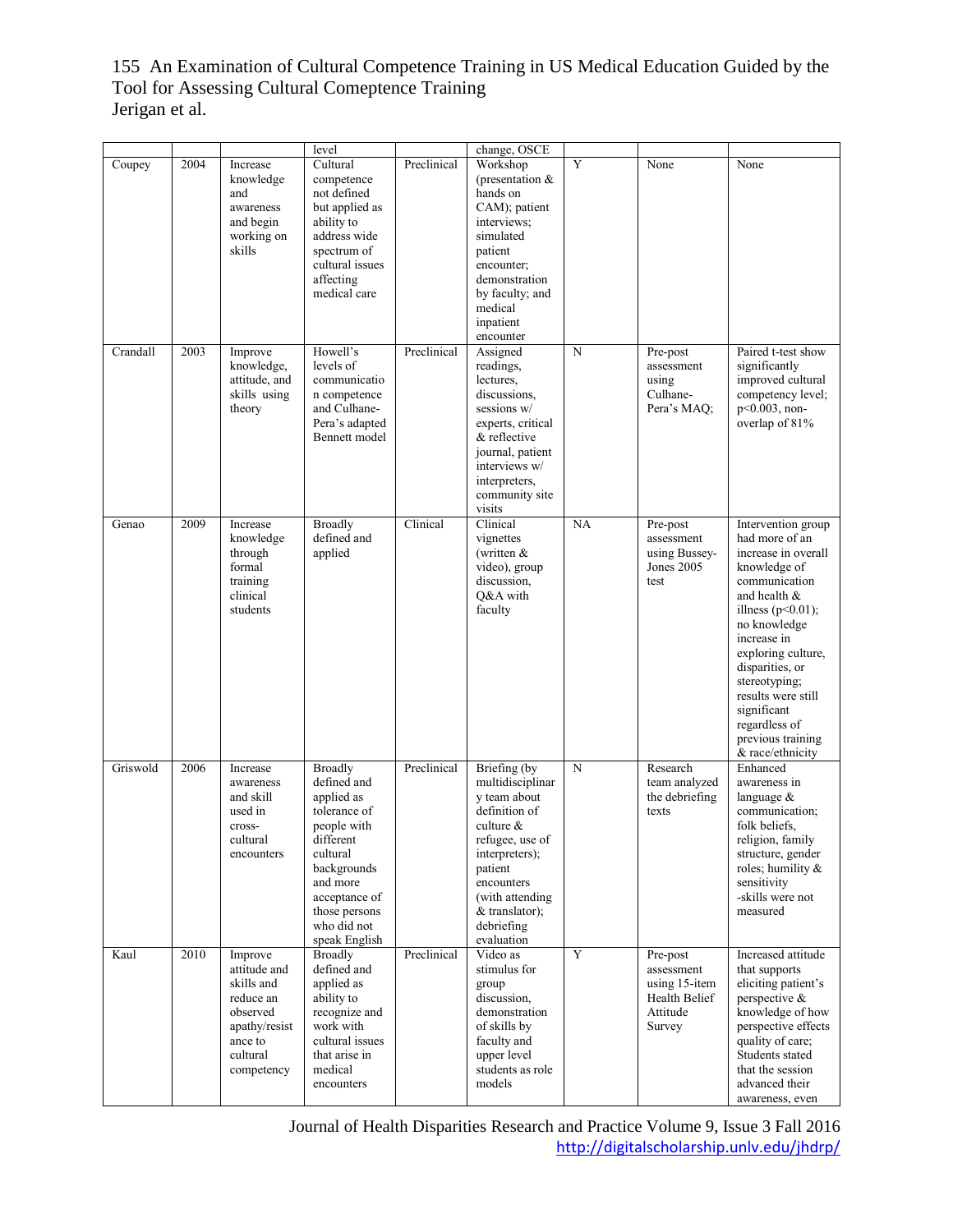|                  |      |                                                                                                                |                                                                                                                                                                                                                                          |             |                                                                                                                                                                         |                |                                                                 | more so with<br>upper level<br>students as<br>facilitators                                                                                                                                                                                                                                                                |
|------------------|------|----------------------------------------------------------------------------------------------------------------|------------------------------------------------------------------------------------------------------------------------------------------------------------------------------------------------------------------------------------------|-------------|-------------------------------------------------------------------------------------------------------------------------------------------------------------------------|----------------|-----------------------------------------------------------------|---------------------------------------------------------------------------------------------------------------------------------------------------------------------------------------------------------------------------------------------------------------------------------------------------------------------------|
| Lie              | 2009 | Use<br>reflective<br>practice to<br>increase<br>attitude.<br>skills, and<br>knowledge                          | Cultural<br>competence<br>not defined<br>but applied to<br>include<br>medicine as a<br>culture                                                                                                                                           | Clinical    | Written<br>reflection<br>(response to<br>trigger<br>questions that<br>acted as the<br>stimulus),<br>group<br>reflection with<br>non-physician<br>faculty<br>facilitator | Y              | Pre-post<br>knowledge<br>exam; self-<br>reported<br>assessment: | Increase in<br>knowledge<br>statistically<br>significant; high<br>confidence in<br>addressing cultural<br>issues; large<br>percentage of<br>students saw value<br>of cultural<br>competency;<br>students valued<br>humility, concept<br>of culture, family<br>roles, interpreters;<br>did not measured<br>behavior change |
| Miller           | 2007 | Improve<br>skills and<br>knowledge<br>using cross-<br>cultural<br>OSCE to                                      | <b>Broadly</b><br>defined using<br>Betancourt's<br>model of<br>attitude,<br>knowledge,<br>and skills                                                                                                                                     | Preclinical | Video of<br>diverse patients<br>relating their<br>experiences,<br>small group<br>reflection.<br>readings about<br>concepts and<br>tools, OSCE<br>with feedback          | $\overline{Y}$ | Oualitative<br>analysis of<br>semi-<br>structured<br>interviews | Students had<br>increased<br>knowledge and<br>awareness of the<br>gap between<br>knowledge and<br>skills in caring for<br>diverse patients;<br>learned to elicit<br>patient's<br>perspective &<br>explore<br>sociocultural<br>factors;                                                                                    |
| Ming-<br>Jung Ho | 2008 | Demonstrate<br>that OSCE<br>can be used<br>as an<br>assessment<br>tool to<br>measure<br>cultural<br>competency | <b>Broadly</b><br>defined and<br>applied as<br>ability to<br>explore<br>patient's<br>perspective<br>and the<br>sociocultural<br>factors<br>influencing<br>patient care                                                                   | Clinical    | OSCE,<br>objective<br>evaluations/self<br>-assessment<br>surveys                                                                                                        | $\mathbf N$    | None                                                            | Self-assessment<br>does not measure<br>cultural<br>competency better<br>than an objective<br><b>OSCE</b><br>performance<br>evaluation. (self-<br>assessment poorly<br>predicted OSCE<br>performance)                                                                                                                      |
| Morell           | 2002 | Increase<br>level of<br>awareness<br>and<br>knowledge<br>with<br>concurrent<br>decrease in<br>resistance       | Definition and<br>application<br>focused on<br>race, ethnicity<br>& religion and<br>employed<br>both Howell's<br>model on<br>level of<br>cultural<br>competency<br>and<br>Betancourt's<br>model of<br>improving<br>skills,<br>knowledge, | Clinical    | Video of<br>simulated<br>patient<br>encounter as<br>stimulus,<br>discuss and<br>reflect with<br>peers and a<br>facilitator in<br>small groups                           | Y              | Qualitative<br>assessment                                       | Facilitators saw<br>improvement in<br>students'<br>awareness and<br>knowledge                                                                                                                                                                                                                                             |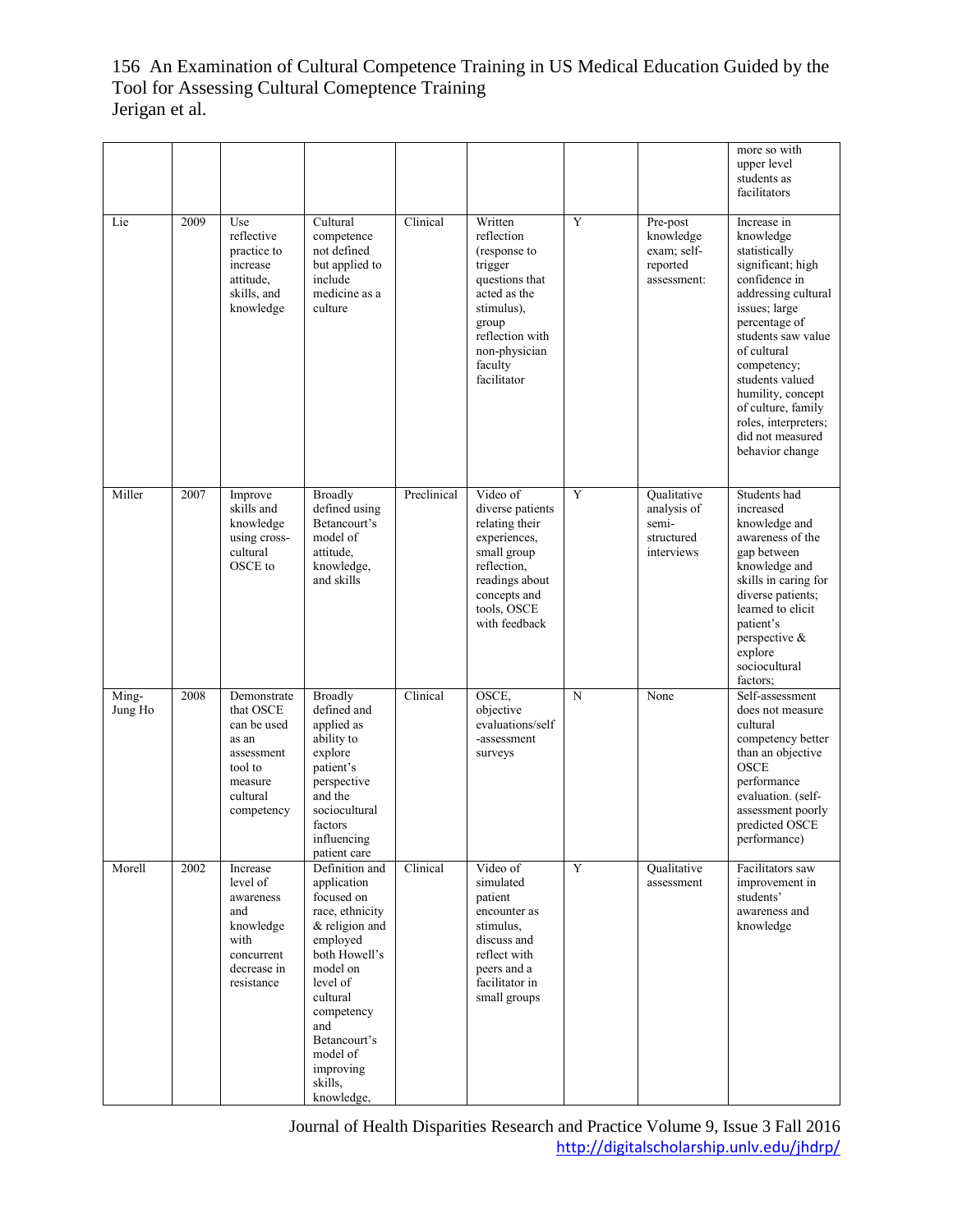|           |      |                                                                                                                                                                                   | and attitude                                                                                                                                                                                                                                    |                 |                                                                                                                                                                             |   |                                                                                             |                                                                                                                                                                                                                           |
|-----------|------|-----------------------------------------------------------------------------------------------------------------------------------------------------------------------------------|-------------------------------------------------------------------------------------------------------------------------------------------------------------------------------------------------------------------------------------------------|-----------------|-----------------------------------------------------------------------------------------------------------------------------------------------------------------------------|---|---------------------------------------------------------------------------------------------|---------------------------------------------------------------------------------------------------------------------------------------------------------------------------------------------------------------------------|
| Parisi    | 2012 | Prepare<br>participants<br>for<br>encounters.<br>focusing on<br>leadership,<br>team<br>building and<br>resource<br>management<br>using global<br>health<br>simulation             | Culture<br>broadly<br>defined as<br>race/ethnicity<br>and language;<br>Cultural<br>competence<br>broadly<br>defined as<br>knowledge,<br>experience,<br>rapport,<br>empathy,<br>language<br>proficiency,<br>and interpreter<br>etiquette         | Unspecifi<br>ed | Simulations<br>done in groups<br>and evaluated<br>by trained<br>professionals,<br>group<br>discussion,<br>professional<br>videotaped<br>simulation                          | N | Communicati<br>on<br>Assessment<br>Tool (not yet<br>validated)<br>self-report<br>assessment | 85% felt better<br>prepared,<br>simulation had<br>positive impact on<br>perceived cultural<br>views & comfort<br>in working in<br>resource poor<br>areas; 60% of<br>students felt<br>patient simulation<br>was realistic  |
| Tanabe    | 2007 | Create<br>curriculum<br>based on<br>needs<br>assessment<br>involving<br>trainees and<br>the program<br>director                                                                   | <b>Broadly</b><br>applied using<br>Kripalani,<br>Bussey-Jones,<br>Katz, and<br>Genao's<br>definition                                                                                                                                            | Residency       | Formal lecture<br>introducing<br>specific<br>knowledge<br>content and<br>introducing<br>medical<br>interview tools.<br>journal clubs<br>discussing<br>case-based<br>studies | Y | None                                                                                        | None                                                                                                                                                                                                                      |
| Teal      | 2010 | Test an<br>educational<br>intervention<br>to promote<br>group-based<br>reflection<br>among<br>medical<br>students<br>about<br>implicit bias                                       | Cultural<br>competence<br>not defined;<br>implicit bias<br>defined as<br>how<br>stereotypes<br>are activated<br>when<br>physicians<br>automatically<br>classify a<br>patient as a<br>member of a<br>group and<br>impact patient<br>interactions | Clinical        | Provocative<br>trigger (IAT),<br>small group<br>reflection                                                                                                                  | N | Pre-post,<br>open-ended<br>question<br>survey                                               | Increase in<br>number and<br>maturity of<br>strategies to<br>manage biases;<br>decrease in<br>patient-<br>centeredness<br>views and some<br>persistence of the<br>use of suppression<br>as a strategy to<br>manage bias   |
| Wilkerson | 2010 | Create an<br>objective<br>checklist of<br>items<br>representing<br>patient<br>centered<br>care to<br>improve<br>teaching and<br>evaluation<br>of patient-<br>centered<br>behavior | Culture<br>applied as<br>race/ethnicity;<br>Cultural<br>competency<br>defined as<br>eliciting<br>patient's<br>personal story,<br>exploring<br>beliefs and<br>preferences,<br>communicatio<br>n skills, and<br>negotiating<br>plan of care)      | Clinical        | OSCE and<br>objective<br>evaluation                                                                                                                                         | Y | <b>OSCE</b>                                                                                 | Moderate level of<br>patient-centered<br>care, high amount<br>of variability<br>among students;<br>students were least<br>likely to explore<br>patient's<br>understanding of<br>illness or patient's<br>explanatory model |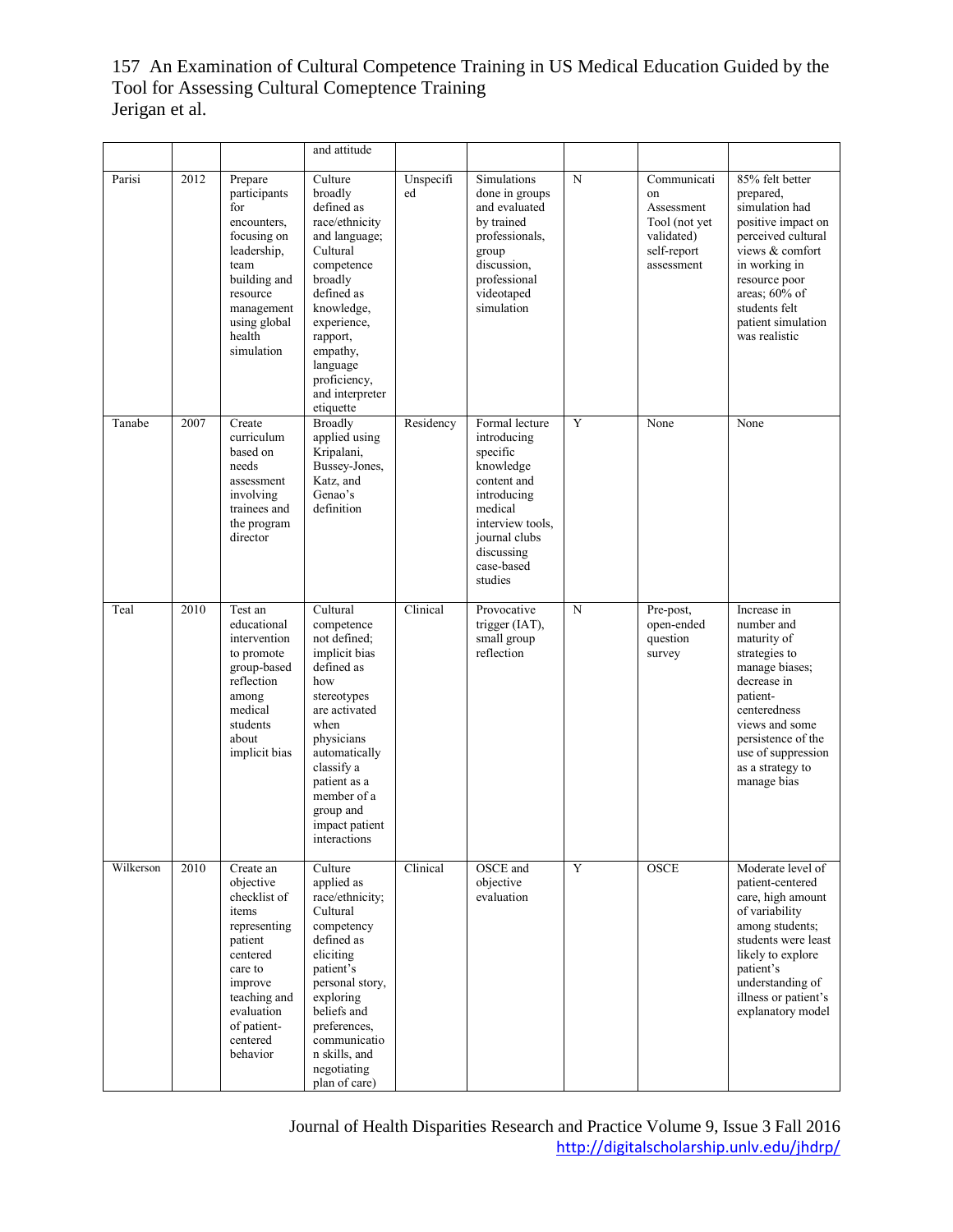Seven of the 18 programs (39%) based their cultural competence training on Betancourt's model of cultural competence, which identifies attitudes, knowledge, and skills as the three components of cultural competence (Betancourt, Green et al. 2003). One program referenced Howell's "Levels of Culture Competency" and Culhane-Pera's "Model of Cultural Competency" (Culhane-Pera, Reif et al. 1997) as guiding the program's definition of cultural competence (Crandall, George et al. 2003). Both of these theoretical frameworks describe developmental stages in a graded progression of intercultural sensitivity and communication. Other programs operationalized cultural competence as the skills needed to work with patients who have limited literacy or limited English proficiency; the capacity to maintain cultural humility; and the ability to implement patient-centered care (Culhane-Pera, Reif et al. 1997, Morell, Sharp et al. 2002). Two of the 18 programs discussed how Western medicine is a culture unto itself (Kaul and Guiton 2010, Lie, Shapiro et al. 2010).

**Stages and pedagogical approaches***.* Of the 18 programs 12 programs (67%) required cultural competence training. These 12 programs used multiple educational approaches such as personal or group reflection; lectures, presentations, readings, and clinical vignettes; experiential activities (e.g. community interviews, community site visits, international health experiences); and interactive activities (e.g., group discussion, verbal feedback from faculty, games). Cultural competence training was evenly divided across all stages of the training experience: five programs (28%) implemented cultural competence training in the preclinical stage of medical education; six (33%) in the clinical stage; and five (28%) during residency.

**Program goals and outcomes.** Thirteen of the 18 programs (72%) were evaluated. The evaluations assessed changes in student knowledge, skills, and attitudes.

*Knowledge***.** Of the 18 programs, eight programs (44%) evaluated trainees' knowledge. Change in knowledge was measured by trainees' understanding of cultural humility (Morell, Sharp et al. 2002, Crandall, George et al. 2003, Lie, Boker et al. 2006); cultural sensitivity (Genao, Bussey-Jones et al. 2009); sociocultural dimensions of illness (Miller and Green 2007); and ways that provider perspectives or biases affect quality of care (Kaul and Guiton 2010, Teal, Shada et al. 2010). Seven out of eight of the programs reported an increase in knowledge.

*Skills*. To assess changes in skills as a result of cultural competence training six of the 18 programs (33%) administered an Objective Structured Clinical Examination (OSCE), a brief assessment of clinical skill performance with real or simulated patients (Aeder, Altshuler et al. 2007, Miller and Green 2007, Ho, Lee et al. 2008, Cha-Chi, Lagha et al. 2010, Chun 2010, Wilkerson, Cha-Chi et al. 2010). Five of these six programs (83%) reported improved patientcentered care (Cha-Chi, Lagha et al. 2010, Wilkerson, Cha-Chi et al. 2010).

*Attitudes*. The TACCT framework describes and operationalizes "attitudes" in a number of ways, including valuing curiosity, empathy, and respect in cross-cultural encounters; recognizing biases; and valuing the importance of social determinants in shaping health (Colleges 2006). In total, eight of the 18 case studies measured changes in attitudes, and variation existed in terms of how attitudinal changes were assessed. Five of the studies evaluated the effect of cultural competence training on a trainees confidence to work cross-culturally, with four demonstrating increased confidence (Kaul and Guiton 2010, Lie, Shapiro et al. 2010, Campbell, Sullivan et al. 2011, Parisi, Ahmed et al. 2012) and one of the programs showing no change in confidence to work cross-culturally (Juarez, Marvel et al. 2006). Other programs assessed changes in attitudes by measuring awareness of "conscious incompetence," (Morell,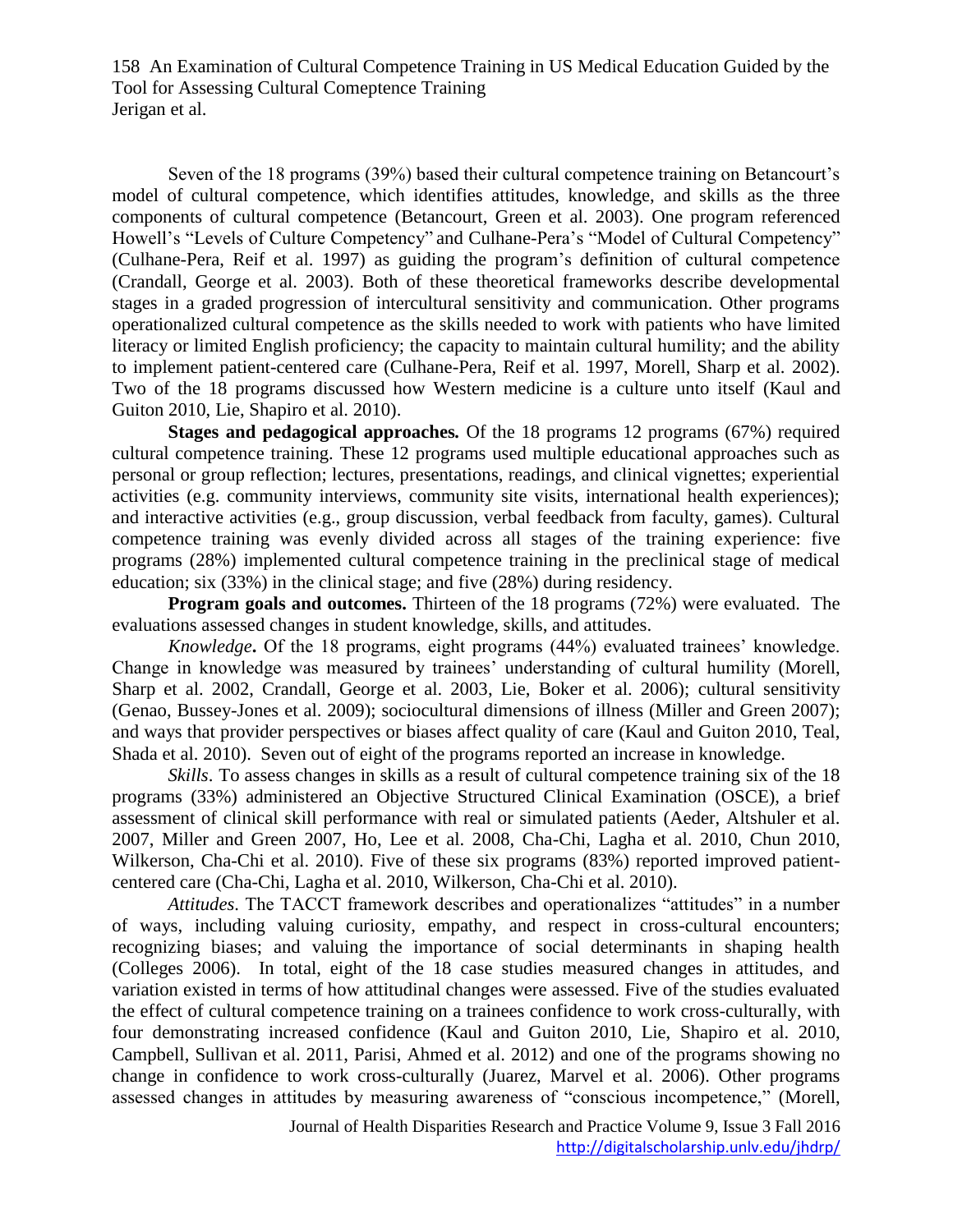Sharp et al. 2002); awareness of the gap between knowledge and skills in caring for diverse patients (Miller and Green 2007); and awareness of the roles of language, communication, folk beliefs, religion, family structure, and gender on the patient-provider interaction (Griswold, Zayas et al. 2007).

Program incorporation of the TACCT Domains and Subdomains

The incorporation of the TACCT Domains and Subdomains across the 18 programs is presented in Table 2. The four reviewers demonstrated a high level of concordance (intra class correlation coefficient 0.89 across all items) in their perceptions about the incorporation of the TACCT Domains. Overall, 16 of the 18 programs (89%) addressed at least one aspect of Domain I (Rationale, context, and definition). The next most commonly addressed Domains were Domain II (Key aspects of cultural competence), and Domain V (Cross-cultural clinical skills), which were both addressed by 12 of the 18 programs (67%). Fewer than half of the programs (n=7 or 39%) reported addressing Domain III (Understanding the impact of stereotyping on medical decision-making). Only four of the 18 programs (22%) addressed Domain IV (Health disparities and factors influencing health).

Wide variation was observed in the frequency with which Subdomains were addressed. The most frequently addressed Subdomain was Domain I, Subdomain A (Definition of cultural competence), which was addressed by 14 of the 18 programs (78%). Expectedly, the Subdomains least frequently addressed were those of Domain IV (Health disparities and factors influencing health) which was the least frequently addressed Domain. Additionally, only one program addressed Domain II, Subdomain A (Epidemiology of population health).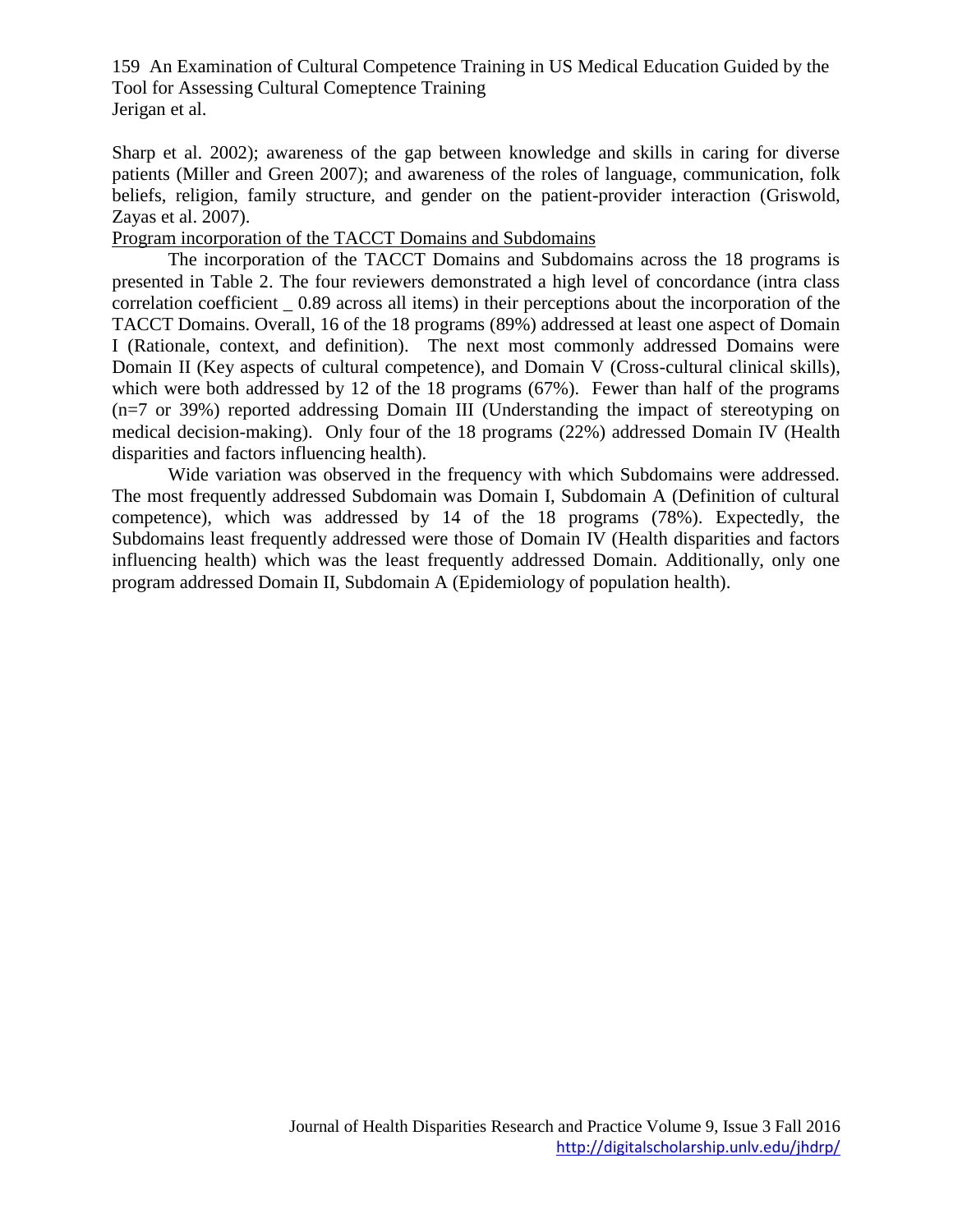|            |                                                    | Subdomain                                      | N (out of 18 programs)  | $\frac{0}{0}$ |
|------------|----------------------------------------------------|------------------------------------------------|-------------------------|---------------|
| Domain I   | Rationale, Context,                                | A. Definition of cultural competence           | 14                      | 77.8          |
|            | and Definition                                     | B. Definitions of race, ethnicity, and culture | $\overline{7}$          | 38.9          |
|            |                                                    | C. Clinicians' self-assessment and reflection  | 13                      | 72.2          |
|            |                                                    | <b>Total</b>                                   | 16                      | 88.9          |
|            | <b>Key Aspects of</b>                              | A. Epidemiology of population health           | $\mathbf{1}$            | 5.6           |
|            | <b>Cultural</b>                                    | B. Patients' healing traditions and systems    | $\mathbf Q$             | 50.0          |
|            | Competence                                         | C. Institutional cultural issues               | $\overline{4}$          | 22.2          |
| Domain II  |                                                    | D. History of the patient                      | $\overline{9}$          | 50.0          |
|            |                                                    | <b>Total</b>                                   | 12                      | 66.7          |
|            | <b>Understanding the</b>                           | A. History of stereotyping                     | $\overline{2}$          | 11.1          |
|            | <b>Impact of</b>                                   | B. Bias, discrimination, and racism            | $\overline{7}$          | 38.9          |
| Domain III | <b>Stereotyping on</b><br><b>Medical Decision-</b> | C. Effects of stereotyping                     | 5                       | 27.8          |
|            | <b>Making</b>                                      | <b>Total</b>                                   | $7\phantom{.0}$         | 38.9          |
| Domain IV  | <b>Health Disparities</b>                          | A. History of health-care discrimination       | 1                       | 5.6           |
|            | and Factors                                        | B. Epidemiology of health-care disparities     | $\mathbf{1}$            | 5.6           |
|            | <b>Influencing Health</b>                          | C. Factors underlying health-care disparities  | 3                       | 16.7          |
|            |                                                    | D. Demographic patterns of disparities         | $\mathbf{1}$            | 5.6           |
|            |                                                    | E. Collaborating with communities              | $\overline{2}$          | 11.1          |
|            |                                                    | <b>Total</b>                                   | $\overline{\mathbf{4}}$ | 22.2          |
|            | <b>Cross-Cultural</b>                              | A. Differing values, cultures, and beliefs     | 12                      | 66.7          |
| Domain V   | <b>Clinical Skills</b>                             | B. Dealing with hostility/discomfort           | $\overline{4}$          | 22.2          |
|            |                                                    | C. Eliciting a social and medical history      | 10                      | 55.6          |
|            |                                                    | D. Communication skills                        | 12                      | 66.7          |
|            |                                                    | E. Working with interpreters                   | 6                       | 33.3          |
|            |                                                    | F. Negotiating and problem-solving skills      | $\mathbf Q$             | 50.0          |
|            |                                                    | G. Diagnosis and patient-adherence skills      | 10                      | 55.6          |
|            |                                                    | <b>Total</b>                                   | 12                      | 66.7          |

| Table 2. Assessment of TACCT Domains addressed in US medical education programs, 2000-2015 |  |
|--------------------------------------------------------------------------------------------|--|
|--------------------------------------------------------------------------------------------|--|

#### **DISCUSSION**

This study identifies gaps in content areas and opportunities for curriculum improvement while building upon on a previous systematic review that called for greater research on teaching methods and educational content most effective in achieving cultural competence (Beach, Price et al. 2005). Our findings support previous studies that have shown great variation in cultural competence training across medical schools leading to differences in program quality and outcomes (Robins, Fantone et al. 1998, Betancourt, Green et al. 2003, Beach, Price et al. 2005, Colleges 2006, Chun 2010, Dogra, Reitmanova et al. 2010, Gustafson and Reitmanova 2010) The appropriateness of cultural competence training as a strategy to eliminate racial and ethnic disparities in healthcare remains poorly understood. We conclude that more research is needed, primarily in four areas, which are detailed below.

# Standardized and required curricula

Of the 18 programs included in this review 12 programs (67%) mandated cultural competence training. This represents an increase from a previous review conducted in 1999 which reported that 41% of cultural competence training programs included in the review were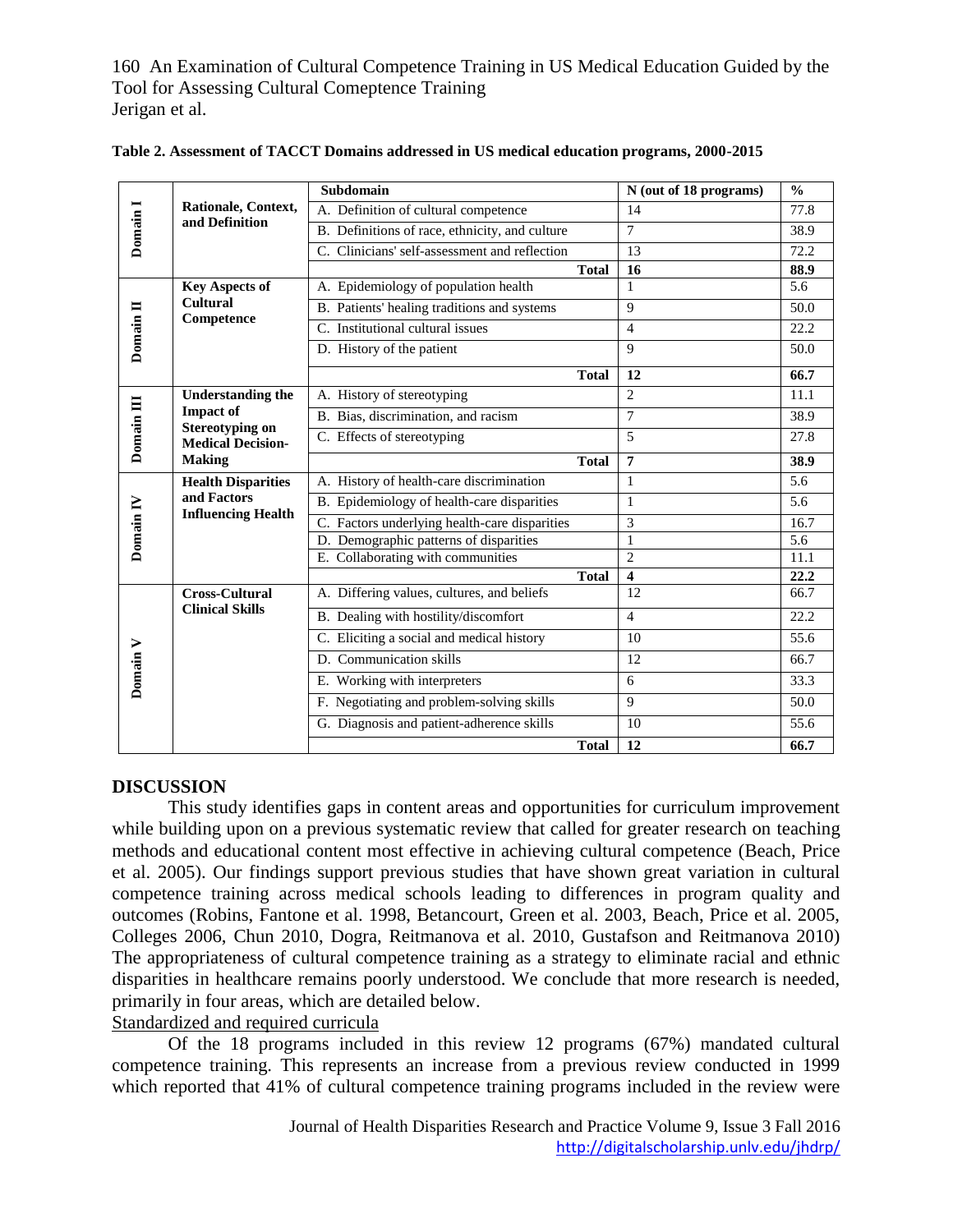mandatory (Loudon, Anderson et al. 1999). In addition, cultural competence training is more evenly spread across various stages of medical training compared to the 1999 review which reported cultural competence training was concentrated in the preclinical years (Loudon, Anderson et al. 1999). These findings suggest an increased recognition of the importance of cultural competence training and underscore the need for more standardized and rigorous training designs and evaluation.

Only two of the 18 programs examined as part of this review described using a standardized training curriculum with objectives, activities, and associated evaluation measures informed by theory (Morell, Sharp et al. 2002, Crandall, George et al. 2003). These programs emphasized the need to determine the level of competence and the learning objectives appropriate to each stage of training so that basic concepts could be introduced during the preclinical years and then put into practice during clinical training. Dissemination and implementation studies examining the application of the TACCT would likely promote greater standardization. Further, documentation of the use of TACCT might also be tied to accreditation standards and be subject to regular appraisals. Standardized training programs that incorporate rigorous evaluations will allow for more complete assessment of the role of cultural competence training on patient health outcomes.

#### Defining and measuring outcomes

Measuring the outcomes of cultural competence training is challenging, particularly given the lack of standardization and diversity of programmatic approaches. Of the 18 case studies included in this review, most programs (13 or 72%) were evaluated to assess changes in knowledge, skills, and attitudes of trainees – an approach that is useful and widely accepted (Betancourt, Green et al. 2003). However, when applied too narrowly it might encourage the false perception that providers can become experts in a given culture's beliefs and behaviors (Tervalon and Murray-García 1998, Beach, Price et al. 2005, Johnston and Herzig 2006, Seeleman, Suurmond et al. 2009). Additionally, while these 13 programs used pre- and posttraining measures to assess changes in behaviors, attitudes, and skills, none reported following up with participants to assess if the desired changes persisted.

While cultural competence training has been linked to intermediate outcomes, such as improvements in provider knowledge, attitudes, and skills (Dogra, Reitmanova et al. 2010) and reductions in provider bias towards racial/ethnic minority patients (Tervalon 2003, Stone and Moskowitz 2011), no program included within this review examined the impact of cultural competence training on patient health outcomes (Beach, Price et al. 2005, Juarez, Marvel et al. 2006, Kripalani, Bussey-Jones et al. 2006). A lack of validated evaluation tools has been proposed as a primary reason for this gap (Beach, Price et al. 2005, Campbell, Sullivan et al. 2011). A literature review conducted by Lie et al. (2011) found only seven articles – all judged to be of low to moderate quality – that used validated criteria to evaluate the effect of cultural competence training on patient outcomes (Lie, Lee-Rey et al. 2011). Pooled data revealed no effect to moderate benefit (Lie, Lee-Rey et al. 2011). Future research should assess the benefits of extended training in cultural competence in relation to its costs, both for trainees and for patients. In this regard, patient health outcomes would provide a significant measure.

Provider barriers and resistance to training

Studies suggest that resistance among faculty and students to cultural competence training is an important obstacle (Weissman, Betancourt et al. 2005, Juarez, Marvel et al. 2006, Park, Betancourt et al. 2006, Tanabe 2007, Chun 2010). Reasons cited for the resistance include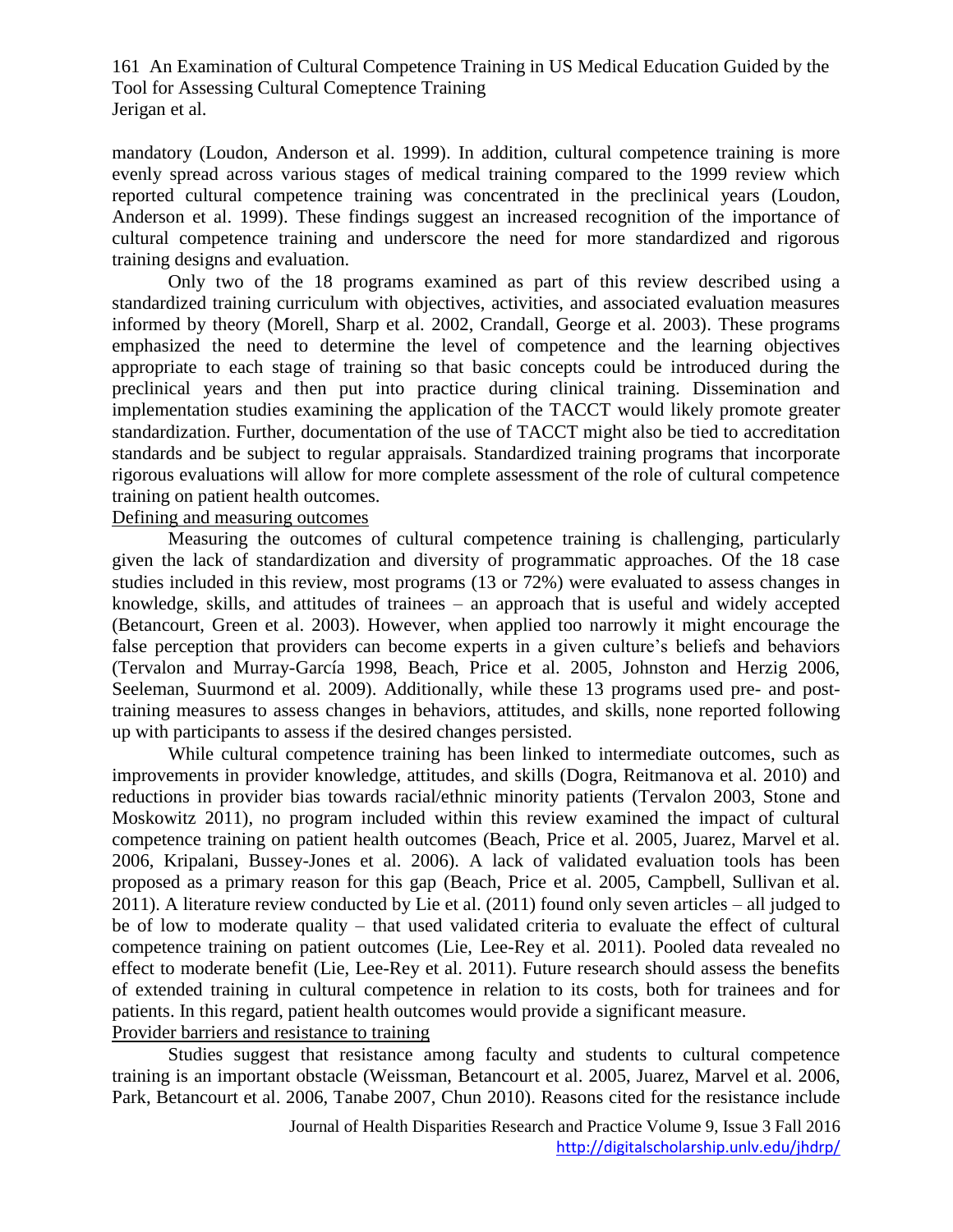the time- and labor-intensive nature of the training in the context of stretched schedules (Weissman, Betancourt et al. 2005, Juarez, Marvel et al. 2006, Park, Betancourt et al. 2006, Tanabe 2007, Chun 2010), the lack of institutional commitment or full-time funding to support training (Juarez, Marvel et al. 2006, Tanabe 2007, Dogra, Reitmanova et al. 2010), student apathy (Miller and Green 2007), and the lack of culturally competent role models (Weissman, Betancourt et al. 2005, Thompson, Haidet et al. 2010). According to one study, students in a cultural competence program perceived that attending physicians and residents had less cultural competence than they themselves did (Thompson, Haidet et al. 2010). Along with the adoption of universal definitions and outcome measures, these factors must be addressed before implementing cultural competence training.

Another obstacle is the lack of integration of cultural competence into biomedical models (Whitehead, Kuper et al. 2012). Because a fundamental aspect of cultural competence is accepting and working with patients' perceptions of their health and illness, it requires students and faculty to examine their own beliefs about how medicine is taught and practiced. Some trainees view cultural competence as a "soft science," and accord it less value than basic science or clinical knowledge (Shapiro, Lie et al. 2006). Strategies for overcoming this resistance have included using upper-level students as role models and facilitators for group discussions (Kaul and Guiton 2010) and involving students and residents in planning their cultural competence curricula (Robins, Fantone et al. 1998, Juarez, Marvel et al. 2006). Following the theory of diffusion of innovations, others have suggested identifying a "champion" to reduce resistance and increase the credibility of cultural competence training (Kripalani, Bussey-Jones et al. 2006). Instituting mandatory training in cultural competence, in the setting of more substantive cultural competence pedagogy, would emphasize its importance and validity for medical education. Alternative approaches

Cultural humility is an alternative approach to cultural competence that emerged in medical pedagogy in the late 1990s and has yet to be formally integrated in contemporary curricula. In contrast to the notion of cultural competence, cultural humility posits that one can never be fully competent in another person's culture. Instead, one must undertake a lifelong commitment involving self-evaluation, self-critiquing, and redressing power imbalances (Tervalon and Murray-García 1998). Such an approach offers real potential to create long-term individual and structural changes in the way healthcare is delivered (Rajaram and Bockrath 2015). Training in this approach could involve reflective practices to increase cultural humility, promote cultural sensitivity, and mitigate biases. For example, after facilitators introduce an inciting event, individual and group reflection might reveal biases (Shapiro, Lie et al. 2006, Seeleman, Suurmond et al. 2009). Identifying and confronting biases is often difficult and emotional for trainees; therefore, the training required for facilitators to give appropriate feedback and guidance is a notable limiting factor (Morell, Sharp et al. 2002, Dogra, Reitmanova et al. 2010, Glick, Fernandez et al. 2010, Lie, Shapiro et al. 2010).

Another alternative well-recognized concept is "structural competency," which addresses institutional biases and emphasizes the importance of examining the structural determinants of physician-patient interactions, such as the health care delivery systems, location of clinics (e.g. proximity to trusted communities), hours of clinic operation, urban and rural infrastructures, and even the very definitions of illness, health, and culture (Gustafson and Reitmanova 2010, Dykes and White 2011, Ortega and Coulborn 2011, Whitehead, Kuper et al. 2012, Metzl and Hansen 2014). Students can benefit from understanding cultural competence at the organizational level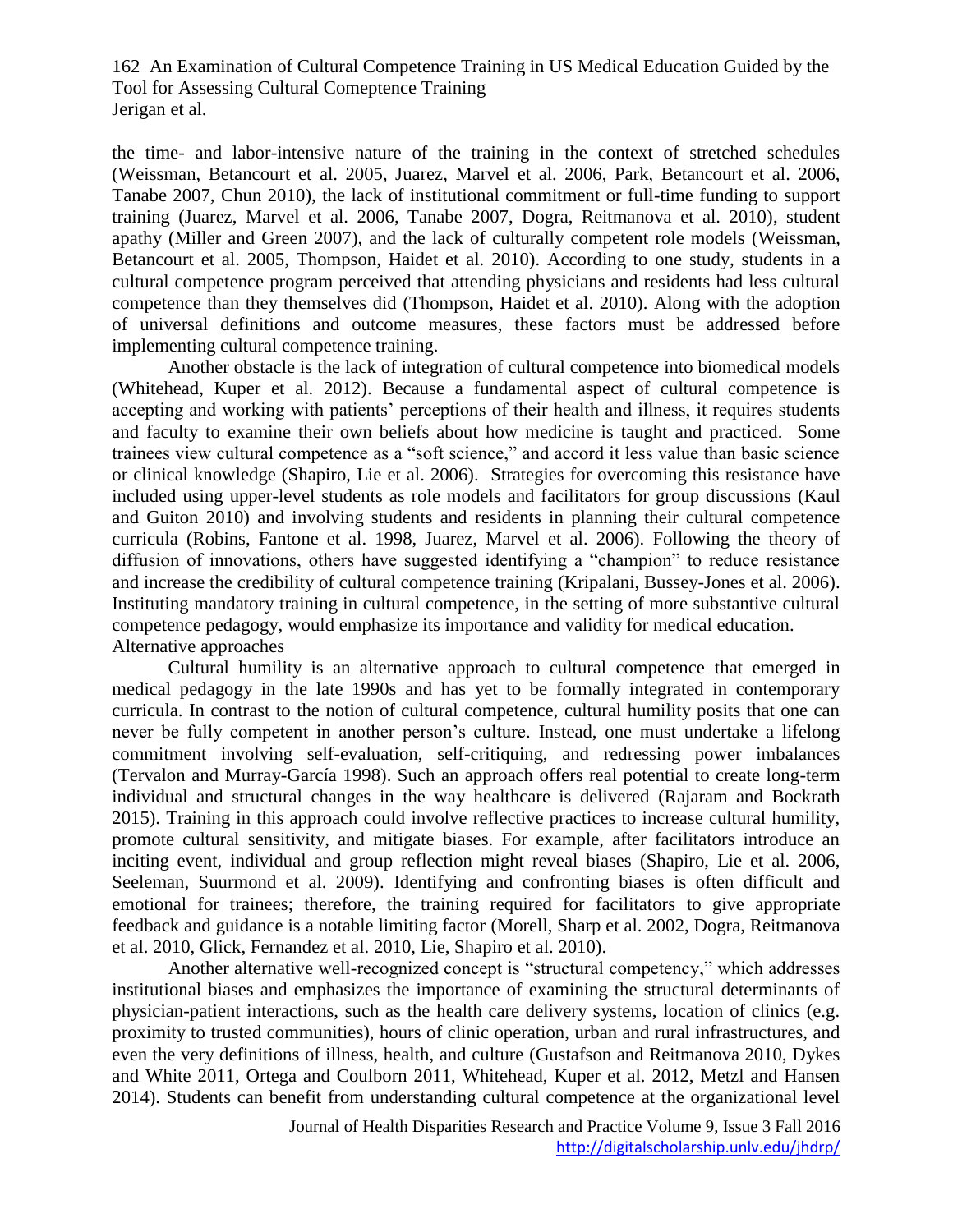by discussing diversity, at the systemic level through monitoring and quality improvement, and at the clinical level through cultural competence training.

Lastly, our review found that domains such as health disparities and factors influencing health, as well as the epidemiology of population health, are not as incorporated into cultural competence training as other domains. However these domains encompass the social determinants of health that address the broader issues around patient care and health equity (Health 2015). Indeed cultural competence requires a critical understanding of the underlying socio-political and economic processes of power, privilege and institutional racism that create, support and maintain existing health disparities (Rajaram and Bockrath 2015). Rajaram and Bockrath (2015) outline how the concept of cultural competence can be made more robust by incorporating concepts such as Public Health Critical Race praxis and cultural humility to more fully tackle the impact of structural inequities on health disparities, arguing that, without a focus on these underlying social determinants of health, cultural competence cannot fulfill its role in eliminating health disparities (Rajaram and Bockrath 2015). Limitations

This review has several limitations. First, although three large databases were searched, the review was limited to articles published between 2000 and 2015. Expanding the search to include a broader timeframe might have yielded more results; however, the timeframe was selected to yield the most contemporary and updated data representative of current practice. Second, only indexed studies were reviewed. The exclusion of non-indexed studies could have led to potential publication bias. Additionally, only 18 programs were included in this review, a small sample of the 172 total accredited medical schools in the US (Colleges 2006). Lastly, the self-administration of the TACCT, which is how the TACCT is designed to be implemented, would likely generate much more complete information. This review uses the TACCT simply as a guide to assess information available in the current scientific literature.

#### **CONCLUSION**

The AAMC aims to develop a physician workforce free of biases and capable of addressing the health needs of racial and ethnic minorities (Boelen 1995, Crandall, George et al. 2003, Price, Beach et al. 2005). This is an important goal given that more than half of the US population will consist of non-White racial groups and non-European ethnicities by 2043 (Bureau 2012). No single race or ethnicity will be the majority. As of 2011, however, non-Hispanic Whites comprise 75% of the physician workforce and 61% of medical school faculty (Colleges 2006). The significant socioeconomic and racial differences between physicians and their patients, combined with the difficulties of defining, applying, and assessing cultural competence in medical education and practice, make assessing the effectiveness of such trainings an ongoing challenge.

The healthcare system urgently needs healthcare providers who not only recognize health disparities and understand the sociocultural determinants of health (e.g., race/ethnicity, culture, gender, age, sexual orientation, socioeconomic status, health access and physical disability) but also have the necessary skills to address and eliminate them. If training in cultural competence is informed by the concept of cultural humility, which views cultural competence as a complex, lifelong process, then educational programs must provide such training at every stage, from medical school to continuing medical education. These programs must also take steps to address the effects of structural bias, including stigma and inequality, on health and healthcare at the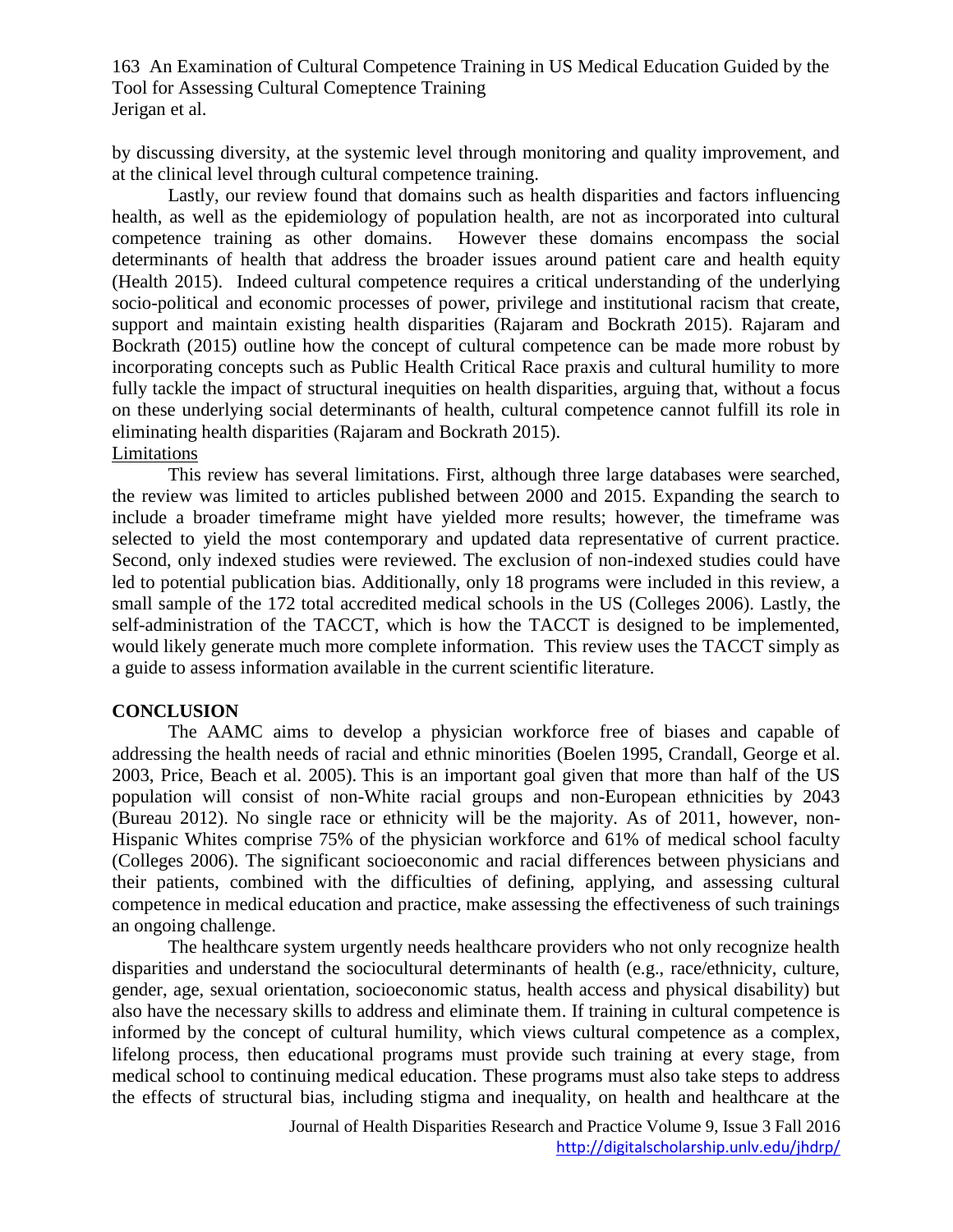physician-patient interface as well as at the organizational and community level. Lastly, standardization of these training methods would be beneficial to the healthcare community as it would allow for rigorous evaluation across programs and increase the effectiveness of training.

#### **ACKNOWLEDGEMENTS**

This project was supported in part by funding from the National Heart, Lung, and Blood Institute (Grant #R01HL117729).

### **REFERENCES**

- Aeder, L., L. Altshuler, E. Kachur, S. Barrett, A. Hilfer, S. Koepfer, H. Schaeffer and S. P. Shelov (2007). "The "Culture OSCE"--introducing a formative assessment into a postgraduate program." Education For Health **20**(1): 11-11.
- Alexander, G. R. and D. Cornely (1986). "Racial disparities in pregnancy outcomes: the role of prenatal care utilization and maternal risk status." American Journal of Preventive Medicine **3**(5): 254-261.
- Allison, J. J., C. I. Kiefe, R. M. Centor, J. B. Box and R. M. Farmer (1996). "Racial differences in the medical treatment of elderly Medicare patients with acute myocardial infarction." Journal of General Internal Medicine **11**(12): 736-743.
- Beach, M. C., E. G. Price, T. L. Gary, K. A. Robinson, A. Gozu, A. Palacio, C. Smarth, M. W. Jenckes, C. Feuerstein and E. B. Bass (2005). "Cultural competency: A systematic review of health care provider educational interventions." Medical Care **43**(4): 356.
- Betancourt, J. R. (2003). "Cross-cultural medical education: conceptual approaches and frameworks for evaluation." Academic Medicine: Journal Of The Association Of American Medical Colleges **78**(6): 560-569.
- Betancourt, J. R., A. R. Green, J. E. Carrillo and O. Ananeh-Firempong, 2nd (2003). "Defining cultural competence: a practical framework for addressing racial/ethnic disparities in health and health care." Public Health Reports (Washington, D.C.: 1974) **118**(4): 293-302.
- Boelen, C. (1995). "Prospects for change in medical education in the twenty-first century." Academic Medicine **70**(7 Suppl): S21-28; discussion S29-31.
- Bureau, US Census (2012). US Census Bureau Projections Show a Slower Growing, Older, More Diverse Nation a Half a Century from Now.
- Campbell, A., M. Sullivan, R. Sherman and W. P. Magee (2011). "The Medical Mission and Modern Cultural Competency Training." Journal of the American College of Surgeons **212**(1): 124-129.
- Cha-Chi, F., R. R. Lagha, P. Henderson and A. G. Gomez (2010). "Working with interpreters: how student behavior affects quality of patient interaction when using interpreters." Medical Education Online **15**(1): 1-7.
- Chun, M. B. J. (2010). "Pitfalls to avoid when introducing a cultural competency training initiative." Medical Education **44**(6): 613-620.
- Colleges, Association of American Medical. (2006). Diversity in the Physician Workforce: Facts & Figures.
- Colleges, Association of American Medical. (2006). Tool for Assessing Cultural Competence Training (TACCT) Resource Guide, Association of American Medical Colleges.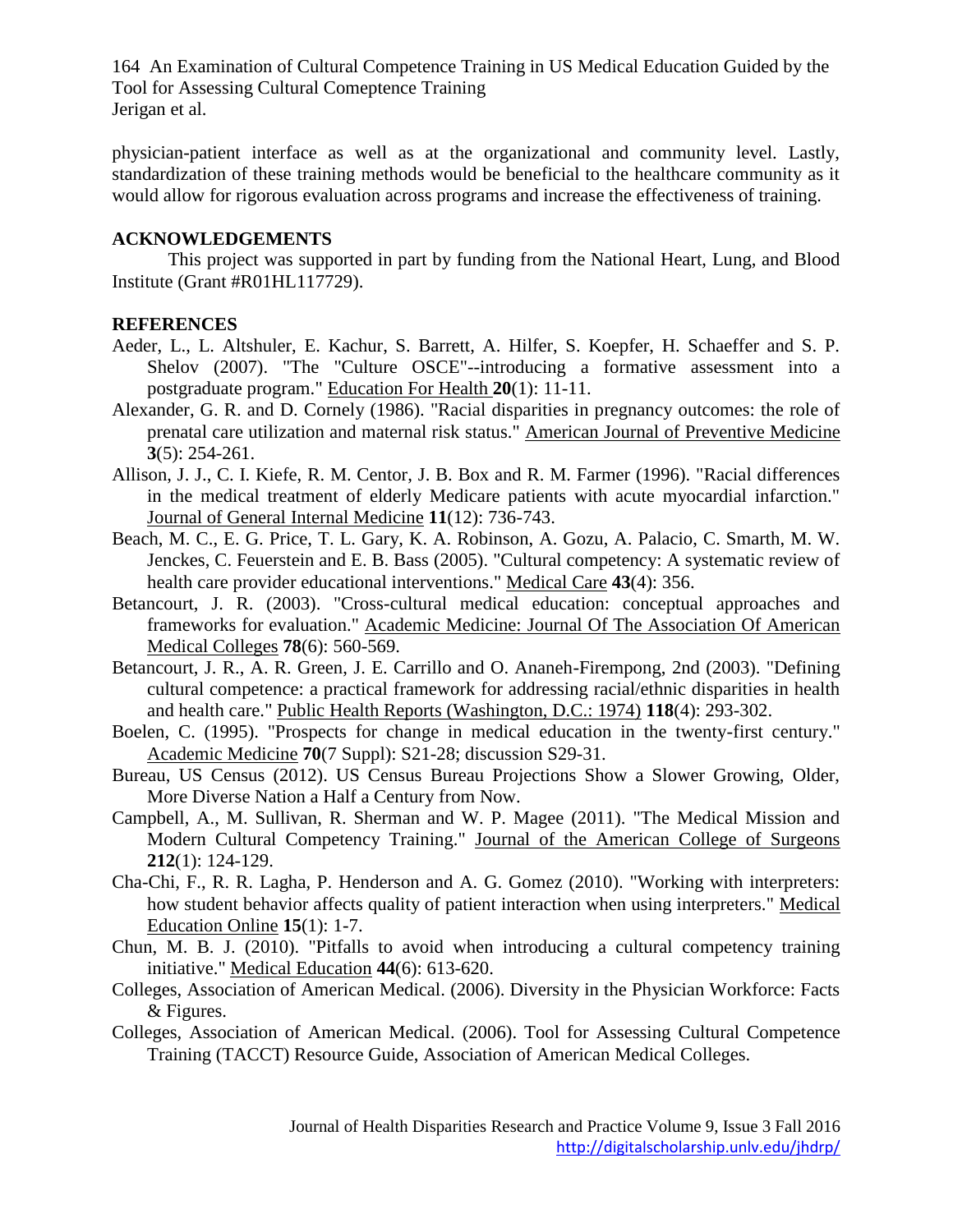- Crandall, S. J., G. George, G. S. Marion and S. Davis (2003). "Applying theory to the design of cultural competency training for medical students: a case study." Academic Medicine **78**(6): 588-594.
- Cross, T. L. (1989). "Towards a Culturally Competent System of Care: A Monograph on Effective Services for Minority Children Who Are Severely Emotionally Disturbed."
- Culhane-Pera, K. A., C. Reif, E. Egli, N. J. Baker and R. Kassekert (1997). "A curriculum for multicultural education in family medicine." Family Medicine **29**(10): 719-723.
- Dogra, N., S. Reitmanova and O. Carter-Pokras (2010). "Teaching Cultural Diversity: Current Status in U.K., U.S., and Canadian Medical Schools." Journal of General Internal Medicine **25**: 164-168.
- Dykes, D.C. and A. A. White, 3rd (2011). "Culturally competent care pedagogy: what works?" Clinical Orthopedics and Related Research **469**(7): 1813-1816.
- Genao, I., J. Bussey-Jones, D. M. St George and G. Corbie-Smith (2009). "Empowering students with cultural competence knowledge: randomized controlled trial of a cultural competence curriculum for third-year medical students." Journal Of The National Medical Association **101**(12): 1241-1246.
- Glick, S. B., L. Fernandez, D. M. Irby, E. Harleman and A. Fernandez (2010). "Teaching about health care disparities in the clinical setting." Journal of General Internal Medicine **25 Suppl 2**: S95-101.
- Griswold, K., L. E. Zayas, J. B. Kernan and C. M. Wagner (2007). "Cultural awareness through medical student and refugee patient encounters." Journal of Immigrant and Minority Health **9**(1): 55-60.
- Gustafson, D. L. and S. Reitmanova (2010). "How are we 'doing' cultural diversity? A look across English Canadian undergraduate medical school programmes." Medical Teacher **32**(10): 816-823.
- Health, Association of Schools and Programs of Public. (2015). "Association of Schools and Programs of Public Health" from http://www.aspph.org/.
- Ho, M. J., K. L. Lee and A. R. Green (2008). "Can cultural competency self‐ assessment predict OSCE performance?" Medical Education **42**(5): 525-525.
- Johnston, M. E. and R. M. Herzig (2006). "The interpretation of "culture": diverging perspectives on medical provision in rural Montana." Social Science & Medicine **63**(9): 2500-2511.
- Juarez, J. A., K. Marvel, K. L. Brezinski, C. Glazner, M. M. Towbin and S. Lawton (2006). "Bridging the gap: a curriculum to teach residents cultural humility." Family Medicine **38**(2): 97-102.
- Kaul, P. and G. Guiton (2010). "Responding to the challenges of teaching cultural competency." Medical Education **44**(5): 506-506.
- Kripalani, S., J. Bussey-Jones, M. G. Katz and I. Genao (2006). "A Prescription for Cultural Competence in Medical Education." Journal of General Internal Medicine **21**(10): 1116- 1120.
- LCME (2004). Functions and Structure of a Medical School. Chicago AAMC, AMA.
- Lie, D., J. Boker and E. Cleveland (2006). "Using the Tool for Assessing Cultural Competence Training (TACCT) to Measure Faculty and Medical Student Perceptions of Cultural Competence Instruction in the First Three Years of the Curriculum." Academic Medicine **81**(6): 557-564 510.1097/1001.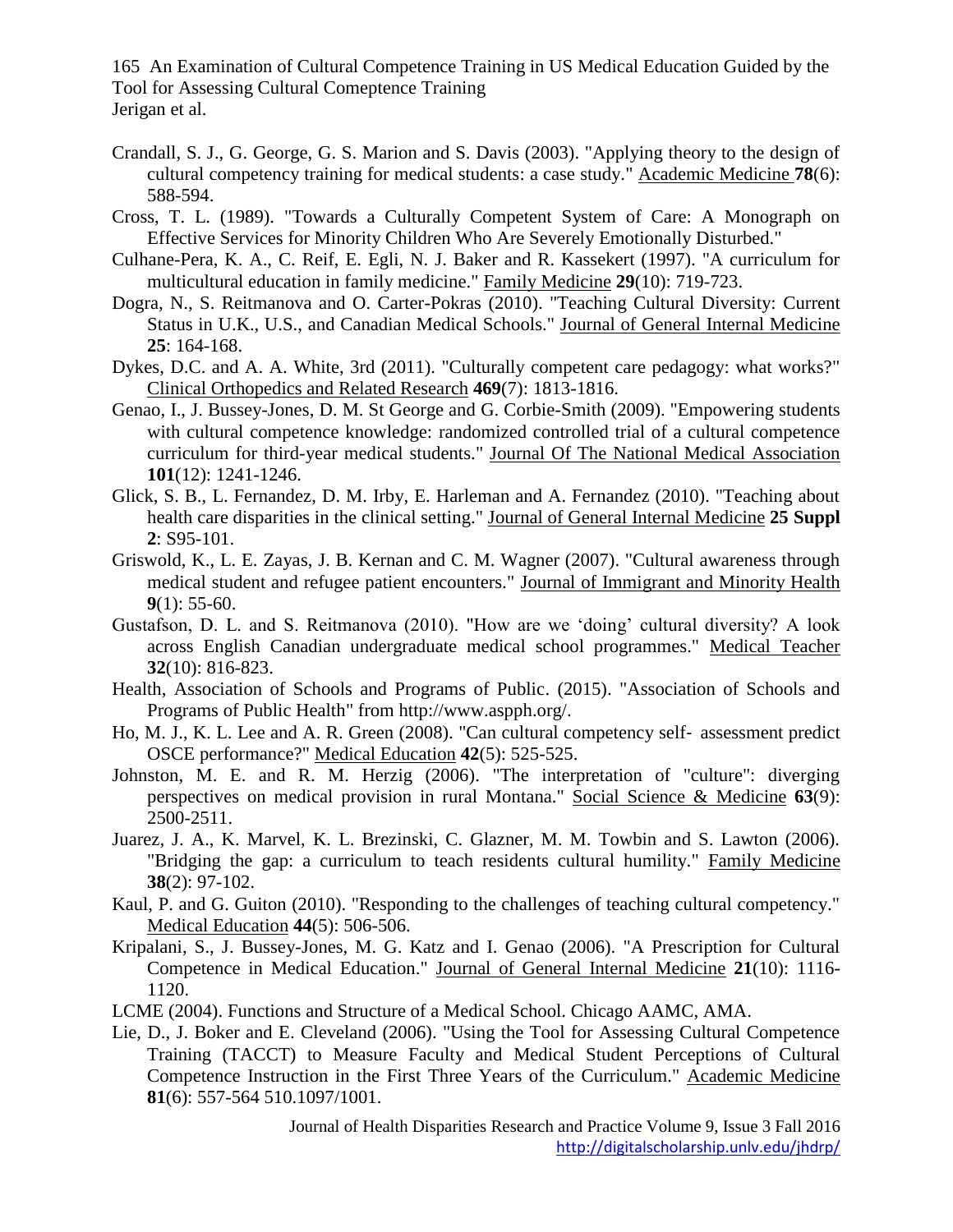- Lie, D., J. Shapiro, F. Cohn and W. Najm (2010). "Reflective Practice Enriches Clerkship Students' Cross-Cultural Experiences." Journal of General Internal Medicine **25**: 119-125.
- Lie, D. A., J. Boker, S. Crandall, C. N. DeGannes, D. Elliott, P. Henderson, C. Kodjo and L. Seng (2008). "Revising the Tool for Assessing Cultural Competence Training (TACCT) for curriculum evaluation: Findings derived from seven US schools and expert consensus." Medical Education Online **13**.
- Lie, D. A., E. Lee-Rey, A. Gomez, S. Bereknyei and C. H. Braddock III (2011). "Does cultural competency training of health professionals improve patient outcomes? A systematic review and proposed algorithm for future research." Journal of General Internal Medicine **26**(3): 317-325.
- Loudon, R. F., P. M. Anderson, P. S. Gill and S. M. Greenfield (1999). "Educating medical students for work in culturally diverse societies." The Journal Of The American Medical Association **282**(9): 875-880.
- Marzan, M. A., A. Fornari, M. T. Santos, R. Guilbe, S. Silberman, R. G. Habousha and E. T. Lee-Rey (2009). "Using the Tool for Assessing Cultural Competency Training (TACCT) to inventory a medical school's curriculum: Case study." Journal of Communication in Healthcare **2**(4): 359-370.
- Mayberry, R. M., F. Mili and E. Ofili (2000). "Racial and ethnic differences in access to medical care." Medical Care Research and Review **57**(4 suppl): 108-145.
- Metzl, J. M. and H. Hansen (2014). "Structural competency: Theorizing a new medical engagement with stigma and inequality." Social Science & Medicine **103**: 126-133.
- Miller, E. and A. R. Green (2007). "Student reflections on learning cross-cultural skills through a 'cultural competence' OSCE." Medical Teacher **29**(4): 76-84.
- Morell, V. W., P. C. Sharp and S. J. Crandall (2002). "Creating student awareness to improve cultural competence: creating the critical incident." Medical Teacher **24**(5): 532-534.
- Ortega, R. M. and K. Coulborn (2011). "Training Child Welfare Workers from an Intersectional Cultural Humility Perspective: A Paradigm Shift." Child Welfare **90**(5): 27-49.
- Parisi, V., Z. Ahmed, D. Lardner and E. Cho (2012). "Global health simulations yield culturally competent medical providers." Medical Education **46**(11): 1126-1127.
- Park, E. R., J. R. Betancourt, E. Miller, M. Nathan, E. MacDonald, O. Ananeh-Firempong, 2nd and V. E. Stone (2006). "Internal medicine residents' perceptions of cross-cultural training. Barriers, needs, and educational recommendations." Journal of General Internal Medicine **21**(5): 476-480.
- Price, E. G., M. C. Beach, T. L. Gary, K. A. Robinson, A. Gozu, A. Palacio, C. Smarth, M. Jenckes, C. Feuerstein and E. B. Bass (2005). "A systematic review of the methodological rigor of studies evaluating cultural competence training of health professionals." Academic Medicine **80**(6): 578-586.
- Rajaram, S. S. and S. Bockrath (2015). "Cultural Competence: New Conceptual Insights into its Limits and Potential for Addressing Health Disparities." Journal of Health Disparities Research and Practice **7**(5): 6.
- Robins, L., J. C. Fantone, J. Hermann, G. Alexander and A. Zweifler (1998). "Culture, Communication, and the Informal Curriculum: Improving Cultural Awareness and Sensitivity Training in Medical School." Academic Medicine **73**(10): S31-34.
- Seeleman, C., J. Suurmond and K. Stronks (2009). "Cultural competence: a conceptual framework for teaching and learning." Medical Education **43**(3): 229-237.